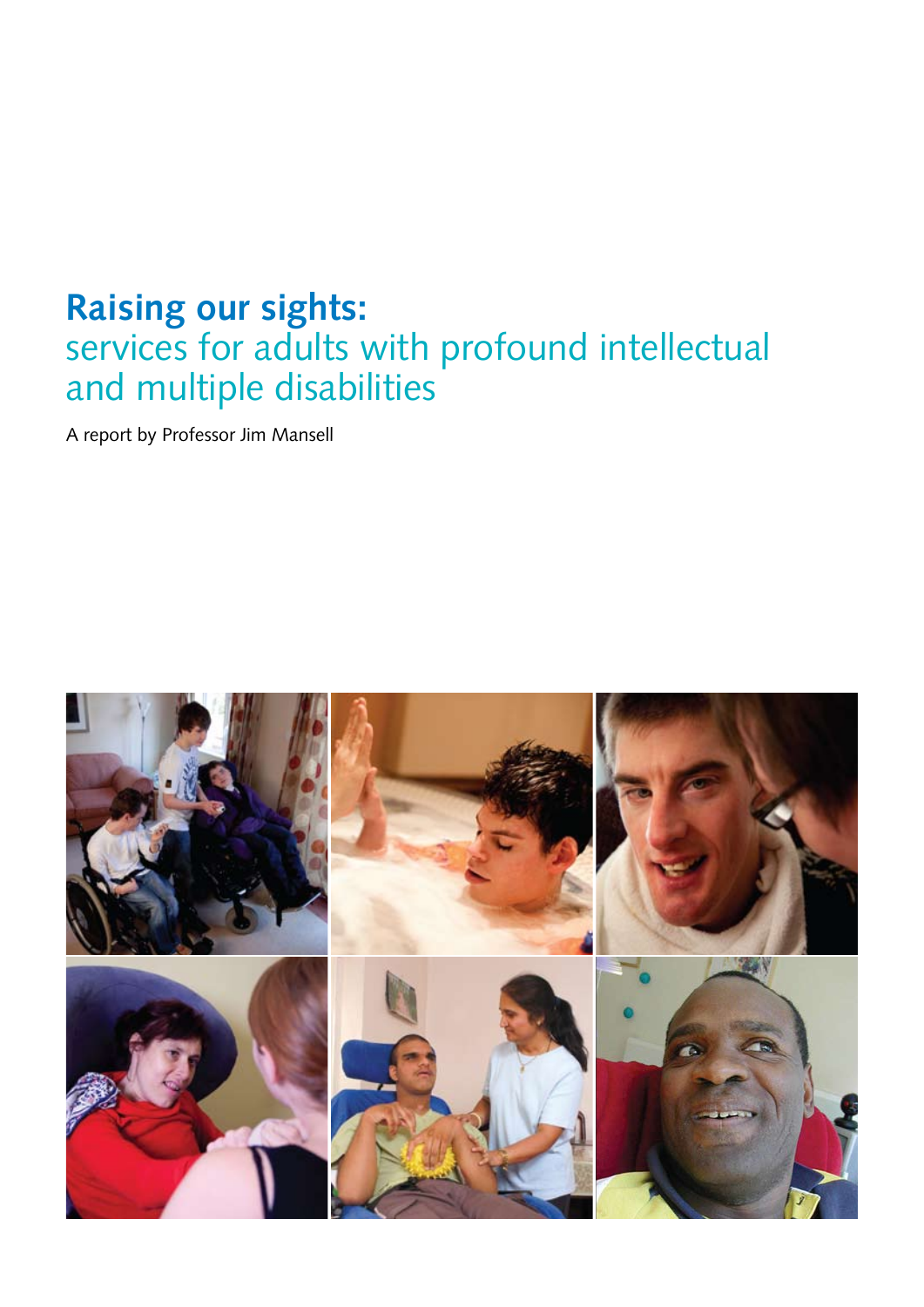# Contents

|                                                                                    | $\overline{2}$                                               |
|------------------------------------------------------------------------------------|--------------------------------------------------------------|
|                                                                                    | $\overline{3}$<br>$\overline{3}$<br>3<br>$\overline{4}$<br>5 |
| Good services focus on quality of staff relationships with the disabled person  11 | 8                                                            |
|                                                                                    |                                                              |
| Conclusion 26                                                                      |                                                              |
|                                                                                    |                                                              |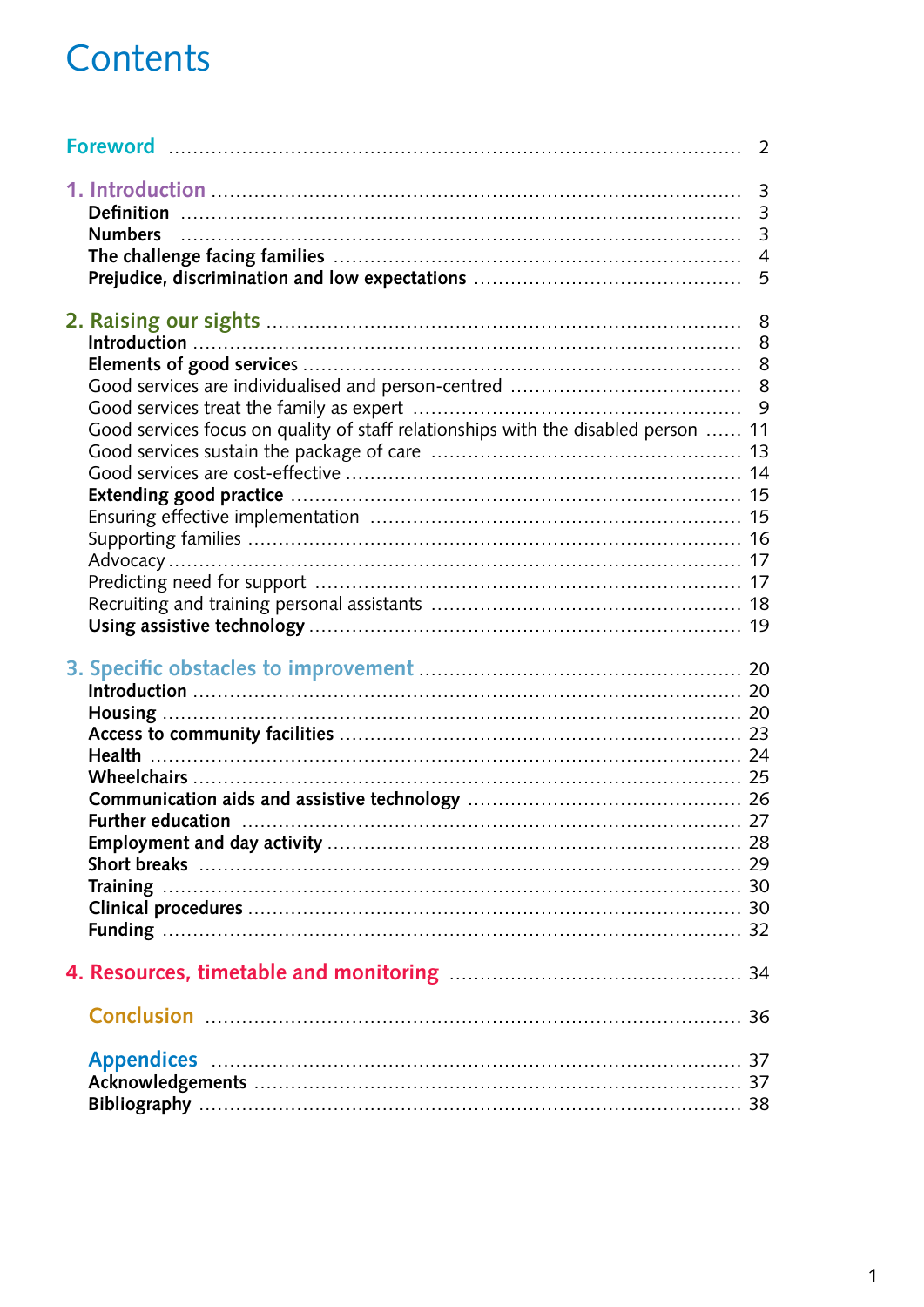## Foreword

<span id="page-2-0"></span>

Following the publication of *Valuing People Now* in 2009 I was asked to undertake a review of services for adults with profound intellectual and multiple disabilities and to make recommendations. *Valuing People Now* examined progress in implementing the 2001 White Paper *Valuing People*: it concluded that, while good progress had been made on many fronts, commissioners and policy makers were not sufficiently addressing the needs of people with learning disabilities who had more complex needs, including people with profound intellectual and multiple disabilities. The strategy was strengthened to ensure that it did address these needs, and this report is part of the process of implementation.

I have sought examples of good practice which could be used to illustrate both what is possible and what policy obstacles have to be overcome. I found that, where families were supported to make the most of the opportunities presented by the Government's 'personalisation' agenda, they were in general getting what they and their disabled family member needed and wanted. These families are pioneers. They have often had to struggle to get what they need. I identified a number of specific obstacles to which national and local government need to attend to enable more families to take up the new opportunities available. However, the major obstacles to wider implementation of policy for adults with profound intellectual and multiple disabilities are prejudice, discrimination and low expectations. I have called my report *Raising our sights* because I believe that we can achieve considerably more for this group of people than we have in the past.

To illustrate the issues addressed in the report, an accompanying film has been produced by the Central Office of Information. I hope that this will help readers of the report, who may not themselves know people with profound intellectual and multiple disabilities, to understand what needs to be done and why. I am particularly grateful to the families involved for being prepared to share their experiences.

In carrying out this review, I was fortunate to have the help of the Profound and Multiple Learning Disabilities Network and particularly of Ms Beverley Dawkins of Mencap, whose advice and assistance was invaluable. All the families, care staff, service managers and other respondents I met gave unstintingly of their time and expertise to help me understand the issues. To all of these people I express my warmest thanks.

This report completes my review and I look forward to the Government's response in due course.

**Professor Jim Mansell** Tizard Centre, University of Kent March 2010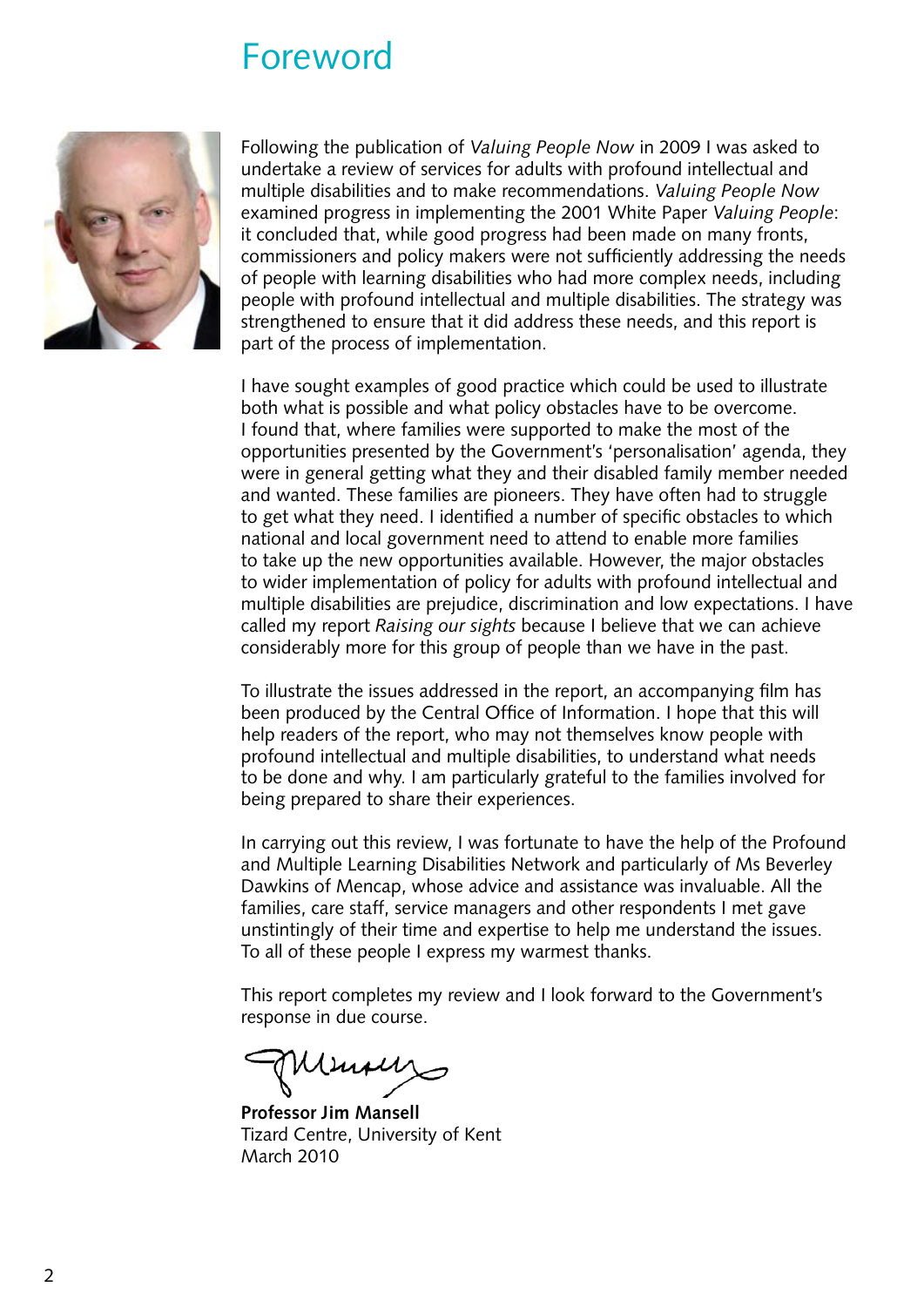# <span id="page-3-0"></span>1.Introduction

## **Definition**

- 1. People with profound intellectual and multiple disabilities<sup>1</sup> are among the most disabled individuals in our community. They have a profound intellectual disability, which means that their intelligence quotient is estimated to be under 20 and therefore that they have severely limited understanding<sup>2</sup>. In addition, they have multiple disabilities, which may include impairments of vision, hearing and movement as well as other problems like epilepsy and autism. Most people in this group are unable to walk unaided and many people have complex health needs requiring extensive help. People with profound intellectual and multiple disabilities have great difficulty communicating; they typically have very limited understanding and express themselves through non-verbal means, or at most through using a few words or symbols. They often show limited evidence of intention. Some people have, in addition, problems of challenging behaviour such as self-injury.
- 2. This means that people with profound intellectual and multiple disabilities need high levels of support from others with most aspects of daily living: help to eat, to wash, to dress, to use the toilet, to move about and to participate in any aspect of everyday life <sup>3</sup>.
- 3. Despite such serious impairments, people with profound intellectual and multiple disabilities can form relationships, make choices and enjoy activities. The people who love and care for them can often understand their personality, their mood and their preferences.

## **Numbers**

- 4. Recent research<sup>4</sup> estimates that there are just over 16,000 adults with profound intellectual and multiple disabilities in England now. That this is a relatively small, easily identifiable group with undeniable needs for support should make improving services easier.
- 5. The number of adults with profound intellectual and multiple disabilities is estimated to increase by on average 1.8% each year to 2026, when the total number would be just over 22,000 people. In an 'average' area in England with a population of 250,000 the researchers suggest this would mean that the number of adults with profound intellectual and multiple disabilities will rise from 78 in 2009 to 105 in 2026, and that the number of young people with profound intellectual and multiple disabilities becoming adults in any given year will rise from 3 in 2009 to 5 in 2026. These rates will be higher in communities that have a younger demographic



Adults with profound intellectual and multiple disabilities:

- have a profound learning disability and
- have more than one disability and
- have great difficulty communicating and
- need high levels of support with most aspects of daily life and may have additional sensory or physical disabilities, complex health needs or mental health difficulties and may have behaviours that challenge

<sup>1</sup> This phrase is the term used internationally. It refers to the same people often identified in the UK as having 'profound and multiple learning disabilities'.

<sup>2</sup> World Health Organisation. (1992) *ICD-10 Classification of Mental and Behavioural Disorders: Clinical descriptions and diagnostic guidelines*. Geneva: World Health Organisation.

<sup>3</sup> PMLD Network. *Profound and Multiple Learning Disabilities*. London: Mencap.

<sup>4</sup> Emerson, E. (2009) *Estimating future numbers of adults with profound multiple learning disabilities in England*. Lancaster: Centre for Disability Research.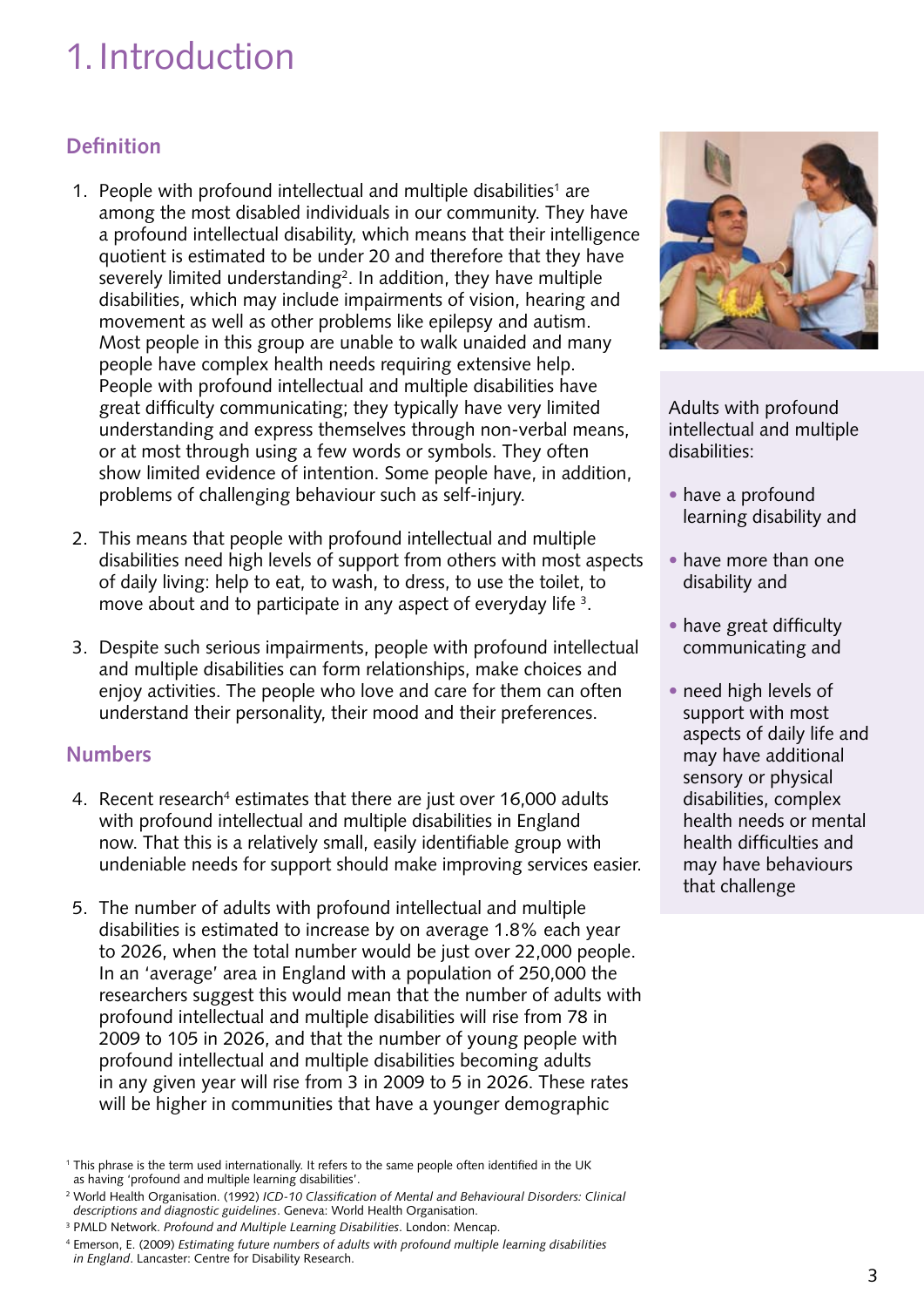<span id="page-4-0"></span> profile or contain a greater proportion of citizens from Pakistani and Bangladeshi communities (where the incidence of learning disability is higher). The projected rates will not be influenced by level of socio-economic deprivation.

### **The challenge facing families**

- 6. Families caring for a son or daughter with profound intellectual and multiple disabilities face an exceptionally heavy responsibility. Research by Mencap 5 showed that, on average, 60% of parents of children and adults with profound intellectual and multiple disabilities spent more than ten hours per day on essential physical care. A third of these parents said their caring role was continuous and meant they were caring for their son or daughter 24 hours a day. Fifty-seven per cent of parents were spending more than eight hours per day on therapeutic and educational activities. Parents were woken up, on average, three times a night by the need to care for their son or daughter.
- 7. Nearly half the families interviewed received no support from outside the family to help with care tasks and less than a quarter received more than two hours support a week to help them cope at home with care tasks. Seventy percent of families responding to a Mencap survey said they had reached or nearly reached breaking point because of the lack of short-break services 6 .
- 8. Not only do these families have to devote time and effort to supporting their disabled family member (usually in the context of maintaining the rest of family life and employment and career): they also have to navigate around the complexities of the service system. The severity and complexity of the needs of people with profound intellectual and multiple disabilities are such that different health specialities and disciplines will be involved alongside social care services, education, housing and social security. These different agencies and different professions all have to be found, approached, educated in the needs of the individual person and their family, negotiated with and coordinated. In the Mencap study 5 , 37% of families were in contact with eight or more professionals and 80% thought that professionals were poorly or very poorly coordinated.
- 9. Getting services that can meet the needs of people with profound intellectual and multiple disabilities may also be very difficult. General health services, for example, have been found

<sup>5</sup> Mencap. (2001) *No ordinary life : the support needs of families caring for children and adults with profound and multiple learning disabilities*. London: Royal Society for Mentally Handicapped Children and Adults.

 $6$  Mencap. (2006) Breaking point – families still need a break: a report on the continuing problem of caring without a break for children and adults with severe and profound learning disabilities. London: Mencap.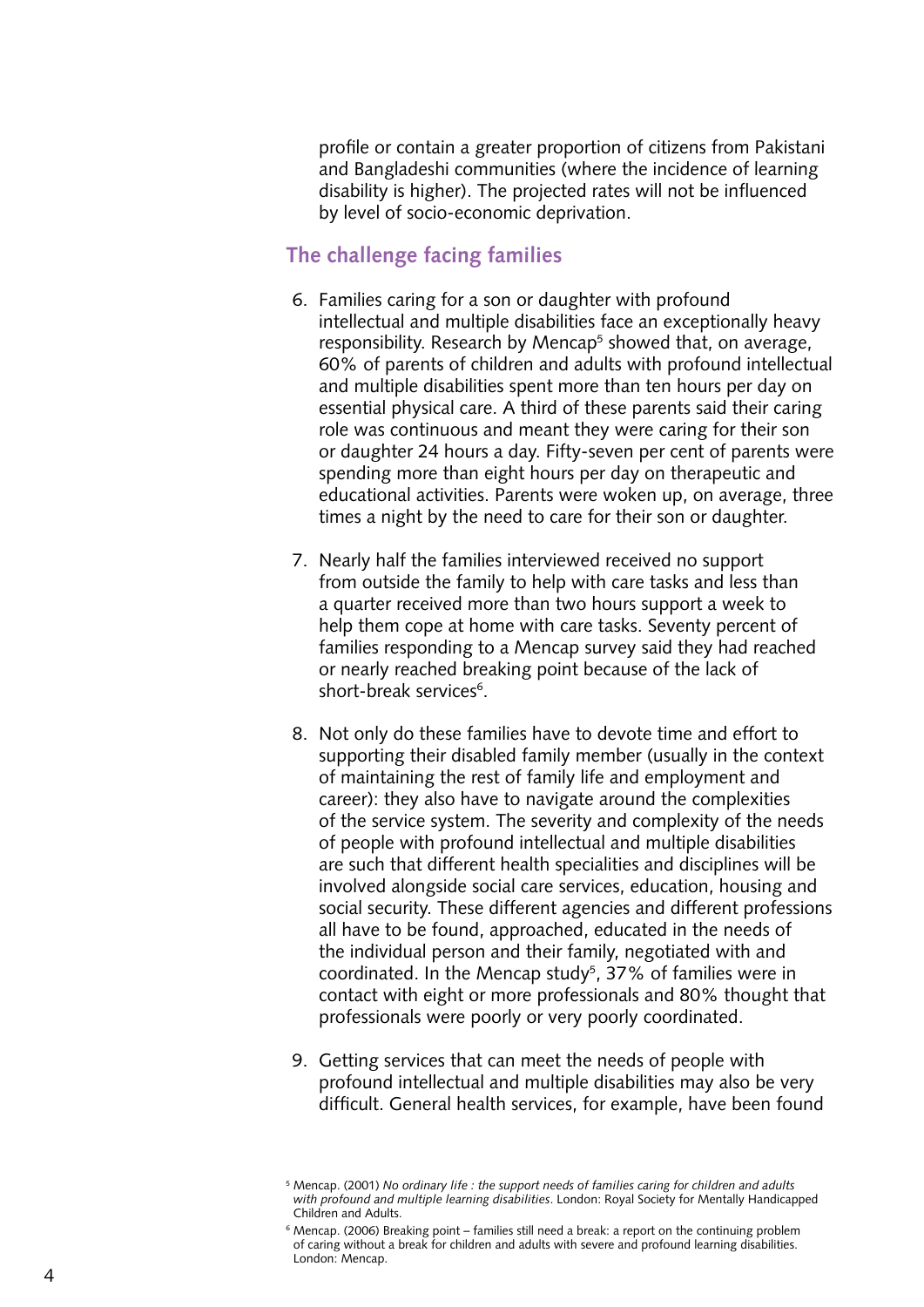<span id="page-5-0"></span> to fail to make sufficient reasonable adjustments for people with learning disabilities<sup>7</sup>. A survey of professionals and families by the PMLD Network<sup>8</sup> in 2006<sup>9</sup> found that only 6% of respondents thought that there was effective planning for transition from child to adult services; only 8% thought that people got as much therapy in adult services as they did when they were in children's services; and only 3% thought there was enough provision of services for adults with profound intellectual and multiple disabilities. Mencap's 2006 survey found that:

 **"Access to services is becoming an increasing problem. Families report cuts in services, difficulties in getting an assessment and the tightening of eligibility criteria for essential services, despite their needs staying the same or, in many cases, worsening."**<sup>10</sup>

#### **Prejudice, discrimination and low expectations**

- 10. Faced with such undeniable need, why is it that people with profound intellectual and multiple disabilities have such difficulty getting help? The evidence from families themselves is that prejudice, discrimination and low expectations underlie their plight.
- 11. It appears to be the common experience of families that they are given extremely negative, not to say bleak, prognoses for their child.
	- **"When she was 10 months old (1992) we were told by the wise and the wonderful at Great Ormond Street that she would die very soon. If she didn't die very soon she would die a little bit later. If she didn't die then she would probably be a vegetable for the rest of her 'short' life"**<sup>11</sup>

 Families may be told that their child will never recognise them, will be incapable of responding and will have no quality of life.

**"To be told that your child is a cabbage and that you will lose all your friends if you don't place them in institutional care is inhuman. To be told without empathy for your situation reinforces the damage – and it still happens. Fortunately, we have learned to ignore experts."**<sup>12</sup>

12. Although families of adults with profound intellectual and multiple disabilities reporting these kind of statements are referring to a period some years ago, it is not clear that families of young children always have better experiences now.

<sup>7</sup> Michael, J. (2008) Report of the Independent Inquiry into Access to Healthcare for People with Learning Disabilities. London: Independent Inquiry into Access to Healthcare for People with Learning Disabilities.

<sup>8</sup> http://www.pmldnetwork.org

<sup>9</sup> PMLD Network (2006) Unpublished survey

 $10$  Mencap (2006) op cit p15

<sup>11</sup> Myerson, T. (2009). Life and death decisions with a disabled child. *The Independent*, 10 November 2009.

<sup>12</sup> Mencap (2001) op cit p22.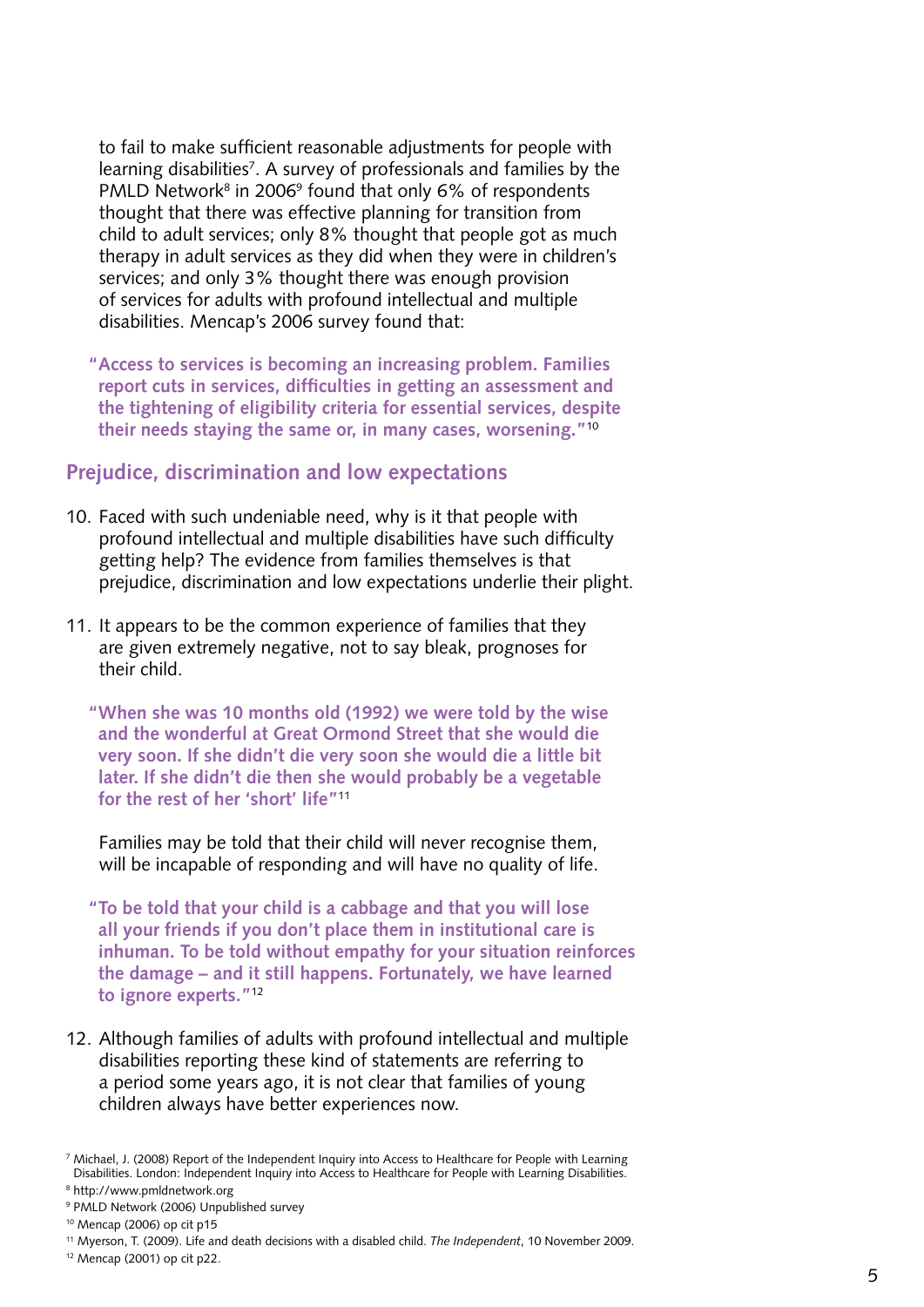- 13. Families may also experience discrimination in the provision of health and social care services. Services may be denied because the person is deemed 'too disabled' to be coped with by staff – even though families are expected to cope. For example, families report not being able to access short breaks or day activities because of the degree of their family member's disability.
	- **"We had been on a waiting list for overnight residential breaks for two and a half years and I heard that the centre Matthew was waiting to go to was under threat of closure. I felt in a black hole with no light at the end of the tunnel. I felt I couldn't go on any more."**<sup>13</sup>
- 14. When they do, there are problems of poor quality care because the needs of their family members are not recognised and dealt with adequately. In health care, the Michael Inquiry concluded:

**"People with learning disabilities appear to receive less effective care than they are entitled to receive, especially as they move from children's to adult services and discrimination is evident in access to and outcomes from services. Many of these problems concern basic shortcomings in the way that treatment is delivered that would be simple to remedy. However, there is also evidence of a significant level of avoidable suffering due to untreated ill health, and a high likelihood that avoidable deaths are occurring. All these areas require urgent attention."**<sup>14</sup>

15. Some families report discrimination through the unthinking application of standard rules or procedures:

**"They said she couldn't have incontinence sheets until next term as we'd had our allocation already."**<sup>15</sup>

 Some families report that services are extremely risk-averse, to the extent that they injure the person's quality of life rather than manage the risks involved. A common experience appears to be that families are told that they cannot have the services they need because their needs are too great – that the amount of money involved is 'better spent' meeting the needs of a larger number of people with less severe needs.

16. As well as prejudice and discrimination, expectations of what it is possible to achieve are very low. The best illustration of this is in respect of the use of technology to enable adults with profound intellectual and multiple disabilities to control events around them.

<sup>13</sup> Mencap (2006) op cit p14.

<sup>14</sup> Michael (2008) op cit p21.

<sup>15</sup> Mencap (2001) op cit p29.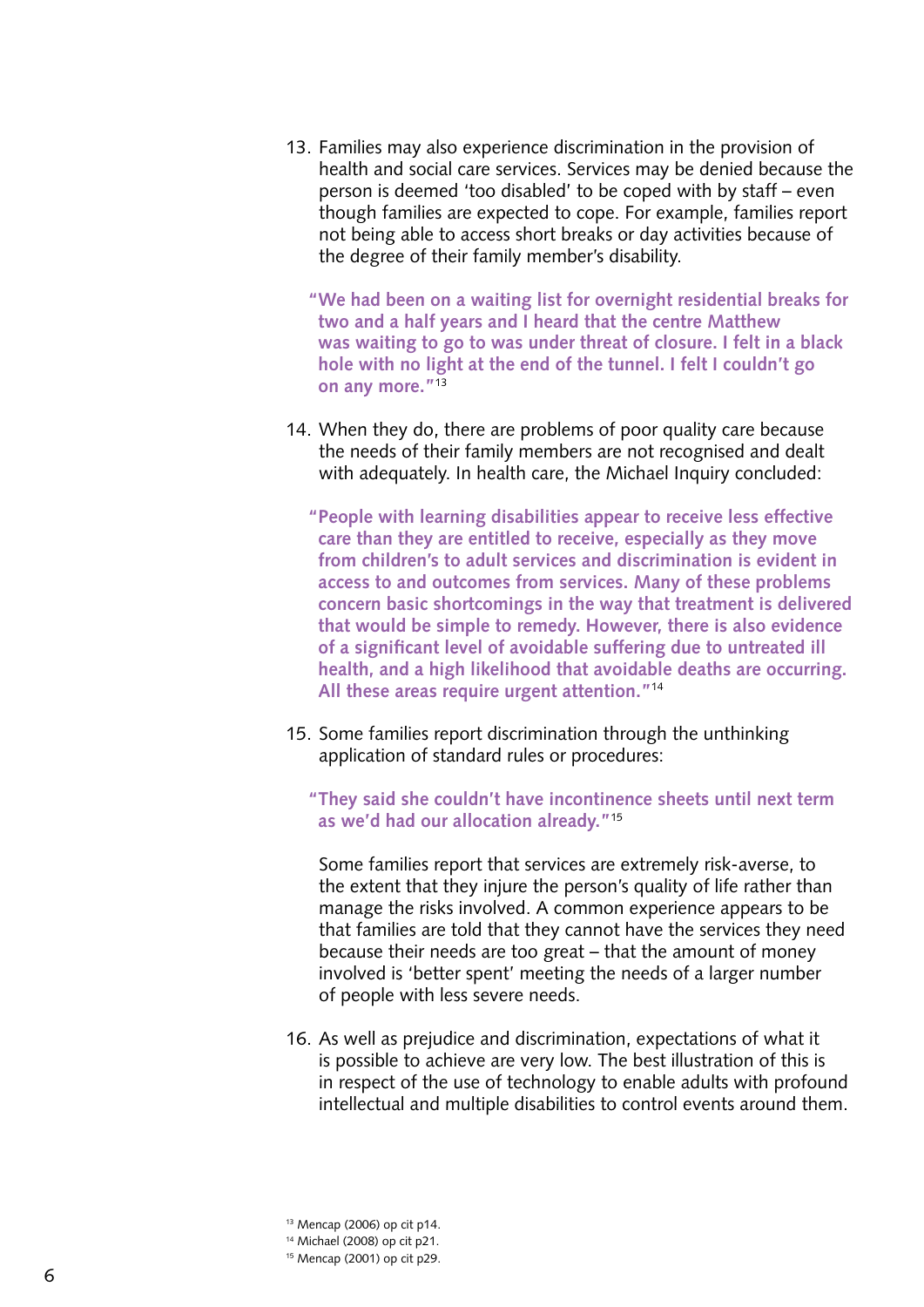Although such technology is beginning to be used in schools and some Further Education colleges, it appears to be almost unheard of in adult social care services. The investment made in childhood in helping the person to learn to use devices to express a choice is thereby wasted.

17. Thus, people with profound intellectual and multiple disabilities and their families face being written off, as not worth bothering with, as too difficult to support well and as people for whom the poor standards of the past are all that can be achieved. As Ron Turnbull said, after his wife was convicted of the manslaughter of their two profoundly disabled sons

**"At the end of the day people thought my sons were worthless, utterly worthless, and we were too. I thought they were very special."**<sup>16</sup>

18. In fact, the underlying prejudice that people with profound intellectual and multiple disabilities are not fully human is wrong. The daily experience of their families and others who care for them, together with a large body of research $17$ , demonstrates this. The protection of the law, including the Human Rights Act and the Disability Discrimination Act, extends to them too. And personalised services offer the prospect of a clear break with the low expectations of the past.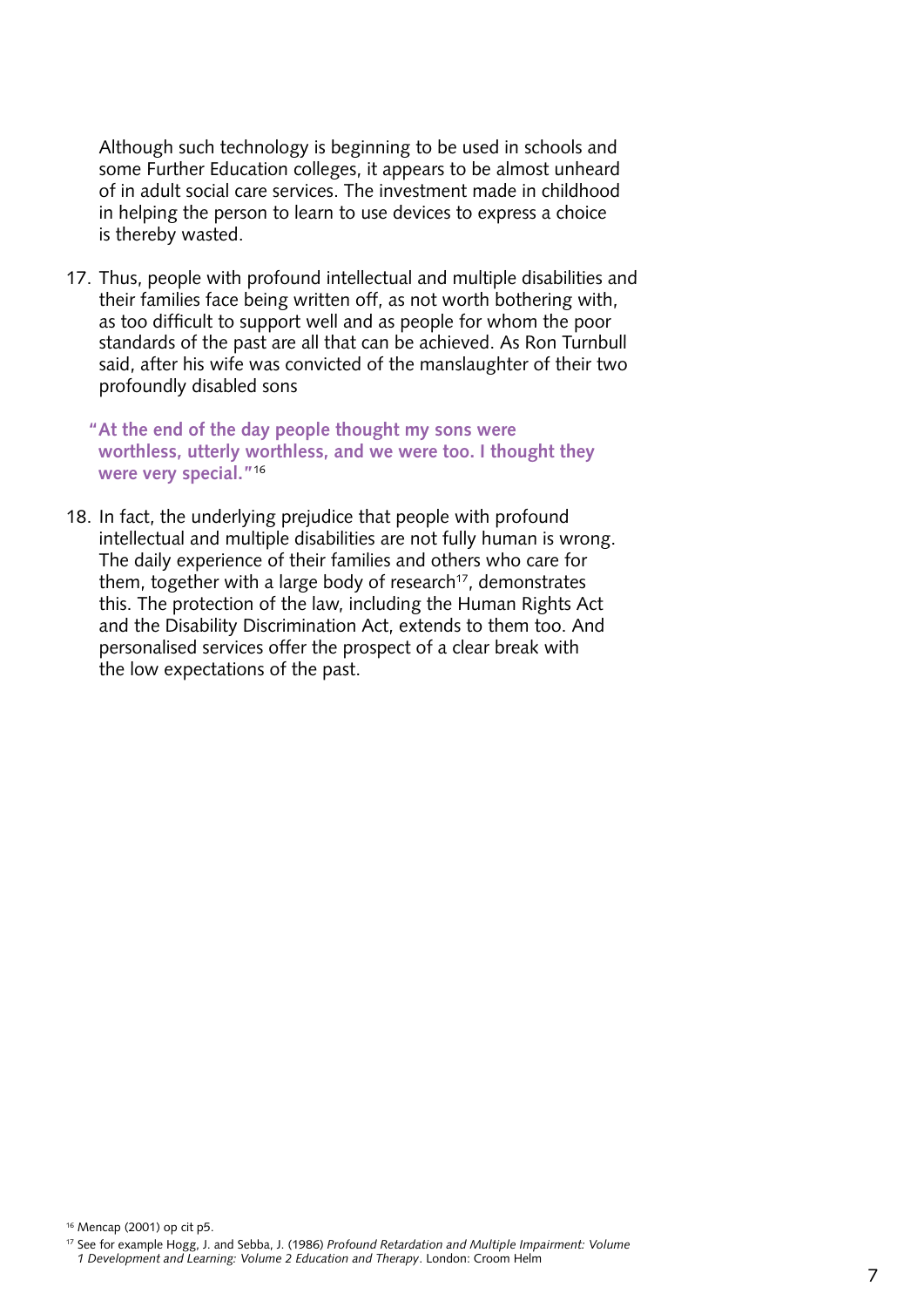# 2.Raising our sights

<span id="page-8-0"></span>"She is listening and turning her head. She will smile at people and she recognises people's voices and stuff like that. You just know she loves it and she loves getting out and about.

(Mother interviewed during fieldwork for this report)

"This is probably the best we've had it and I think that it is definitely the way forward"

(Mother interviewed during fieldwork for this report)

#### **Introduction**

- 19. Although people with profound intellectual and multiple disabilities are very disabled and do experience a much higher mortality rate than the rest of the population, it is evident that many live well into adult life, do recognise people around them, do respond to circumstances and do enjoy activities and relationships. Irrespective of the difficulties, and just like any other parents, most families love their disabled child and want the best for them. They want to protect them from harm, and to provide love and security for them. New models of providing services in a person-centred way should make us raise our sights. Examples of good practice show that, in general, the 'personalisation agenda'18/19 – the framework of person-centred planning and highly individualised services, increasingly funded through individual budgets, is providing what people need and want.
- 20. A second reason for revising our expectations is the coming revolution in information technology. Research already shows great possibilities for using technology to increase choice and control by the disabled person. Because of their profound intellectual disability, most people in this group are not likely to be able to control complex devices like communication aids with multiple choices or ordinary electric wheelchairs with complex controls. Many people, however, are likely to be able to learn to use equipment expressing at least one important message, or to use intelligent wheelchairs to move around their home.

## **Elements of good services**

#### **Good services are individualised and person-centred**

21. All the examples of good practice involved designing and delivering arrangements tailored to the individual person's needs and preferences. Where people were living with their parents, the plan of each day depended on what was best for the person and their family and was adjusted to reflect, for example, the individual's health and alertness. Where activities included going to a day centre or college, the activity was chosen because of its value and interest for the person concerned. Where people lived in their own home, this was designed for them. Where people shared accommodation with other people then this was because families had chosen this, the individuals got on with each other and the number of residents was small enough to maintain an individual focus.

<sup>18</sup> Prime Minister's Strategy Unit. (2005) *Improving the life chances of disabled people. A joint report with the Department of Work and Pensions, Department of Health, Department for Education and Skills, Office of the Deputy Prime Minister*. London: Cabinet Office.

<sup>19</sup> Department of Health (2007) Putting people first: a shared vision and commitment to the transformation of adult social care. London: Department of Health.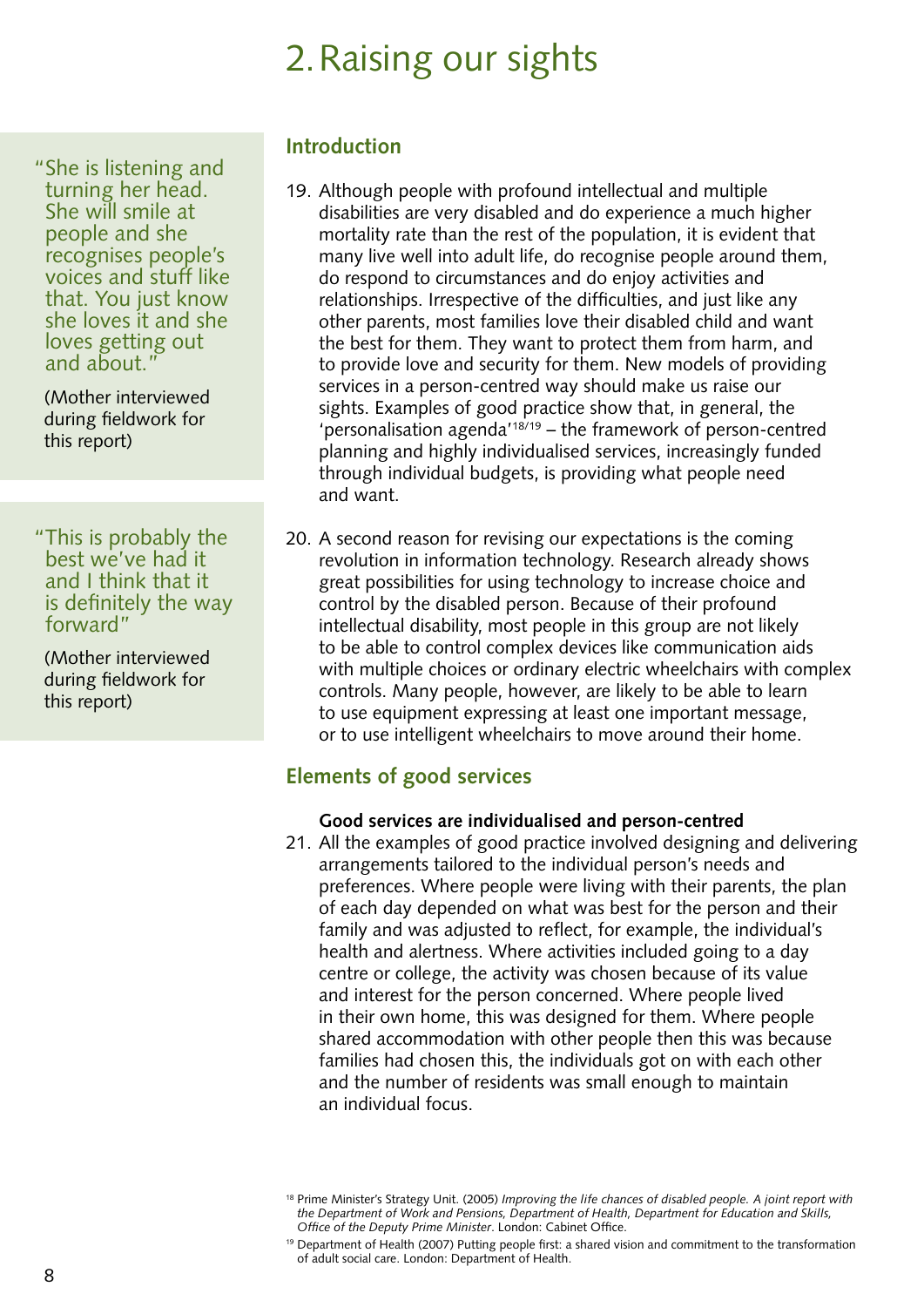<span id="page-9-0"></span>**"When you work with an individual it has to be for that individual… what you would do for him is different to somebody else… [His needs are] individual to him, we do not want to know about anybody else, we just learn about him and it just makes it so much easier."**<sup>20</sup>

- 22. This contrasts with the service models of the past, where adults with profound intellectual and multiple disabilities would be congregated together in larger groups in day centres or nursing homes. Where these were inadequately staffed they risked neglecting the physical care of individuals and of leaving people socially isolated and ignored. Where higher staff levels were provided they risked not being able to coordinate and organise staff sufficiently well to maintain an individual focus of care.
- 23. Some families had achieved personalised arrangements before individual budgets were possible, through lobbying to shape services in the way they needed. Others were using individual budgets to achieve the same result. In both cases, good services also overcome organisational barriers (for example between health and social care) to deliver the services the individual needed in a coordinated way.

#### **Good services treat the family as expert**

- 24. In all the examples of good practice families had taken a leading role, often battling against the perceived indifference of public services to get what they needed for their disabled family member. Usually they had recruited other people to help them – friends, other families supporting adults with profound intellectual and multiple disabilities, professionals from service providing agencies or commissioners of services, and advisers from voluntary organisations. These were not always constructed as 'circles of support'21 but they were clearly important sources of ideas, energy and commitment.
- 25. In most cases families had used self-directed services involving individual budgets to control and direct the main services they needed. Some families were playing a large part in recruiting and managing staff, others were leaving most of this to service providers.

**"We did not know anything about employing personal assistants… they did all the adverts and we did the interviews at the Centre of Independent Living and they sorted out the contracts… showed us this manual about what we had to do… the bedrock fundamentals, everything."**<sup>22</sup>

21 http://www.circlesnetwork.org.uk

<sup>&</sup>lt;sup>20</sup> Personal assistant interviewed during fieldwork for this report.

<sup>22</sup> Mother interviewed during fieldwork for this report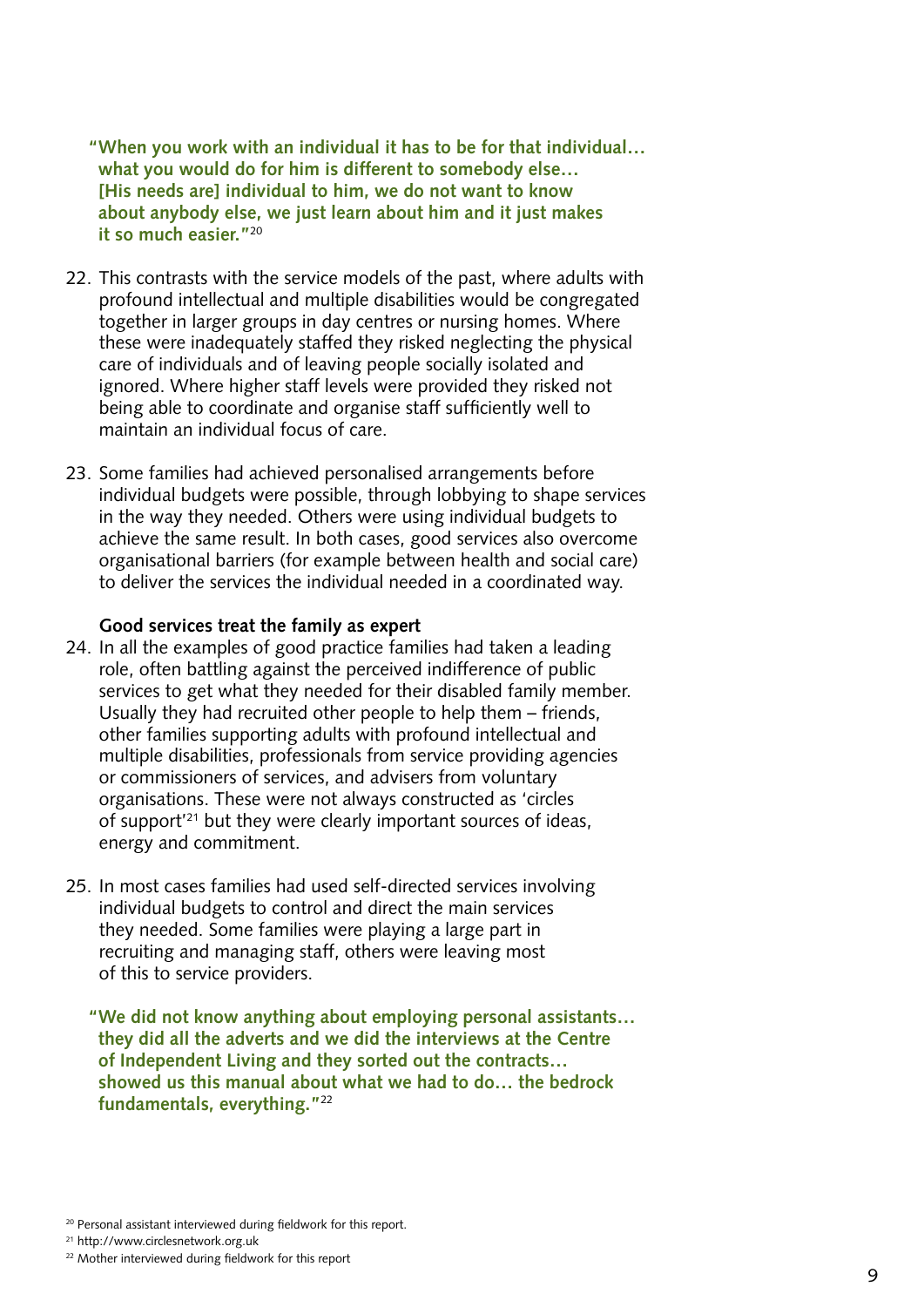

**"it just gave us another problem, so we decided, no, we'll take on the service directly… they are incredibly successful with families who need to keep control but don't want to spend the time or the energy, or don't know enough about managing staff or the rules and regulations around social care, so we are a bit unusual in that respect."**<sup>23</sup>

**"it's a social enterprise… [the arrangement] is built on trust and we had a kind of courtship where they came and they kind of sussed us out and they looked at our material and we sussed out whether what they were saying was what they were actually going to do."**<sup>24</sup>

26. In contrast to the experience reported in the previous chapter, these families were also being treated as experts by other services they used. For example, in using hospital and other health services they described how professionals listened to their advice about how best to serve their disabled family member, making adjustments to appointment times and approaches to assessment and treatment as required.

Simon and Alex share a 3 bedroom bungalow in an ordinary residential street. The bungalow was the property of Alex's family and when it became available it was decided that it would become Alex's new home. Alex's father approached SENSE to ask them to find someone else to be a tenant in the property and so Simon (who has less severe disabilities) joined him. They had not known each other particularly well before living together as they went to different schools. The families knew of each other but had not had much previous contact.

Simon and Alex have one bedroom each and the third is used as an office/sleep over room for night staff. The bungalow has a small kitchen and this includes some adapted equipment, such as a drinks level indicator and a talking microwave. It has a garden which is paved with raised flower beds (good for both young men as they both have visual disabilities) and a garage. Additional hand rails were put on the steps in the garden.

Both families receive funding for the package of care as a direct payment. This pays for 1:1 staff support but includes only one sleeping member of staff at night. In addition Simon and Alex receive housing benefit, incapacity benefit and upper rate Disability Living Allowance which are used for rent and living costs. They are both tenants and both pay monthly rent. Alex and Simon also attend a SENSE Resource Centre for 5 days per week which they attend with their support staff. The Learning and Skills Council fund 3 days per week and social services fund the other 2 days per week.

Alex and Simon appear in the film accompanying this report.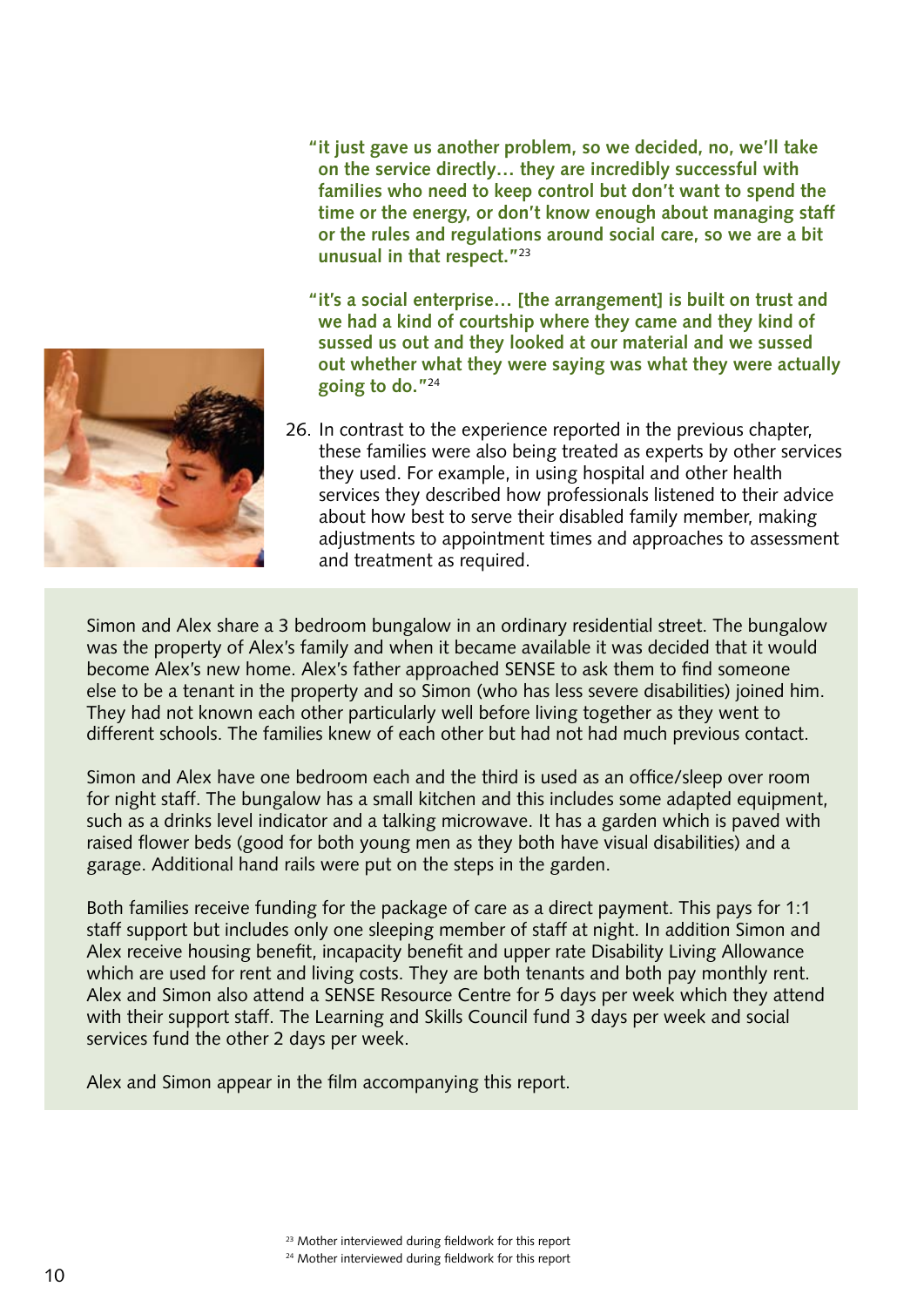<span id="page-11-0"></span>**"We had the opportunity to share our fears about him going into hospital… I will be so angry if it is the transition process that kills him… They were very understanding about that. I had a letter summarising the discussion and also inviting us [to visit]… So basically we are working out as much as we can what would happen and trying to build some of the relationships that he needs."**<sup>25</sup>

**"She had a body brace mould made without anaesthetic… took us two hours, and they all had to sing to her, but we did it. See that's good practice. Because she couldn't have anaesthetic any more, kidneys can't manage it, but I needed her posture to be in a good shape, so if they listen, really listen and believe in us, and listen to her team as well."**<sup>26</sup>

27. Recognition of the expertise and commitment of the family means that these services are not only person-centred, but they are also family-centred.



Mitchell lives in his family home, which has been adapted so that Mitchell can get around and also has his own bedroom and en-suite bathroom, with ceiling-mounted hoist, special bed and other equipment to help manage his PEG feeding, tracheostomy and long-term ventilation. Dissatisfied with support at home from a hospital-based team, his family opted for a personal health budget funded by the local Primary Care Trust so that they could organise the support they wanted. Using a local not-for-profit organisation for backup and support, the family recruit, train and manage Mitchell's team of personal assistants.

This individual budget pays for 175 personal assistant hours a week, 161 of which are funded by health and 14 by social services. Mitchell is shortly to be assessed for continuing health care funding. During the day Mitchell goes to school, and there are plans to go to a Further Education college when he leaves school next year.

Mitchell's appears in the film accompanying this report.

#### **Good services focus on quality of staff relationships with the disabled person**

28. It is evident from the description given earlier of how families support people with profound intellectual and multiple disabilities that sufficient personal assistance is essential, both to provide safe care and support and also to enable the person to have as good a quality of life as possible. As one professional explained: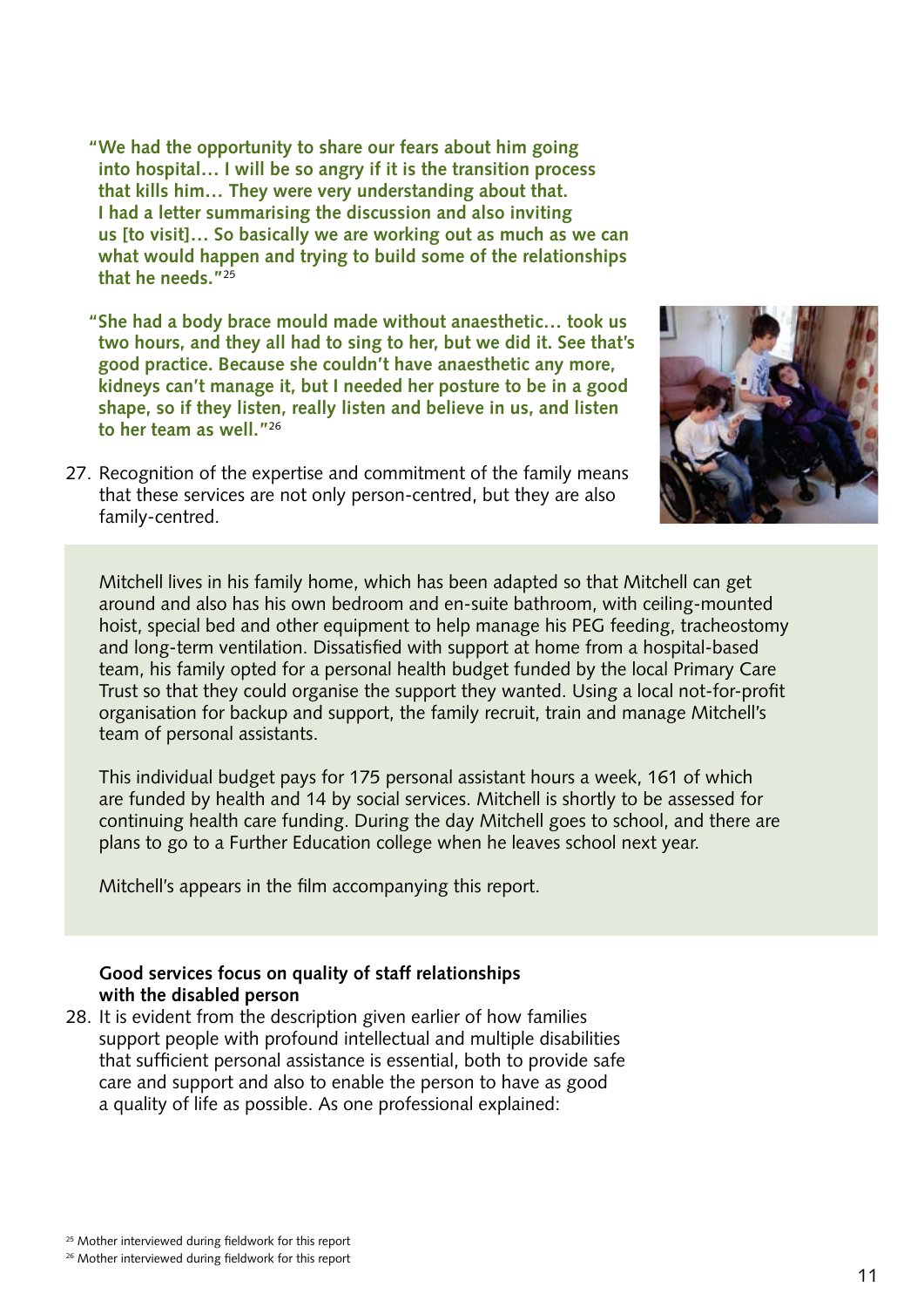**"DSM-IV states that 'optimal development may occur in a highly structured environment with constant aid and supervision and an individualised relationship with a caregiver. Motor development and self-care and communication may improve if appropriate training is provided'… I use this quote to support bids to commissioners for 1:1 funding"**<sup>27</sup>

- 29. In describing the staff who provided support to their disabled family member, there was remarkable consistency in family views about what was important. The key attribute was that staff should have a warm, respectful and caring relationship with the person. This was viewed as much more important than the particular background or training that staff had.
	- **"Often not always but sometimes the best people have been people who have come with the right values and attitudes and with no experience whatsoever… That's why it is so important that the person understands and has that ability to build a relationship, to see the person as a person. You can teach all the rest."**<sup>28</sup>
- 30. Families did, however, put a lot of effort into ensuring that staff learned how to support the disabled person in the best way, using written policies and procedures, modelling by more experienced staff, supervised practice and attendance at training courses.
	- **"We wrote it putting him first, then through some of the personal care getting to the more technical stuff as you went along. And then… towards the end of each unit we personalised it to him… we have a shadowing system [and they] are signed off to say they're competent in all those different areas."**<sup>29</sup>
- 31. Communication is fundamental to these skills. Staff need to be able to recognise and respond to the full range of communication, including eye-movements, facial expression and body language.
	- **"It is not acceptable for people to just say 'he can't communicate'. They need to learn how to see the many ways in which people are communicating and start valuing and acting on it."**<sup>30</sup>
- 32. In addition, research suggests that there is scope for better support from personal assistants given more access to training:
	- **"I see too many people being wheeled round shopping centres for hours at a stretch, by poorly paid and insufficiently trained staff."**<sup>31</sup>

<sup>&</sup>lt;sup>27</sup> Professional interviewed during fieldwork for this report. DSM-IV is the American Psychiatric Association. (2000) *Diagnostic and statistical manual of mental disorders: Fourth Edition Text Revision (DSM-IV-TR)*. Washington, DC: American Psychiatric Association.

<sup>28</sup> Mother interviewed during fieldwork for this report

<sup>29</sup> Mother interviewed during fieldwork for this report

<sup>&</sup>lt;sup>30</sup> Professional interviewed during fieldwork for this report

<sup>&</sup>lt;sup>31</sup> Professional interviewed during fieldwork for this report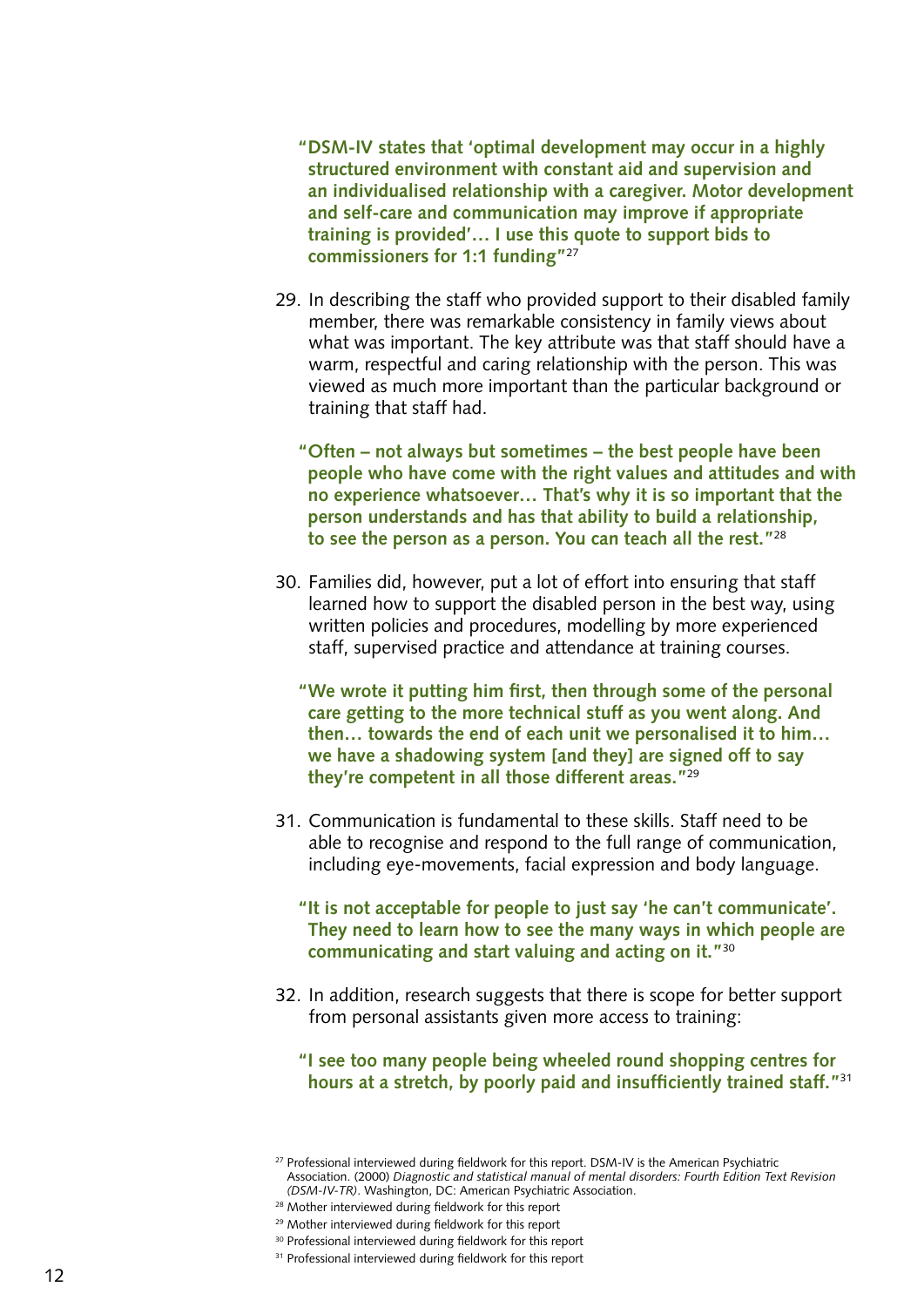<span id="page-13-0"></span>James lives on his own in a semi-detached bungalow in an ordinary residential close in a suburban area. He bought the house through a shared ownership scheme with Advance Housing and uses income support to pay the mortgage. The bungalow and garden are adapted for James' wheelchair, and there is space for the equipment he needs (eg a ceiling hoist from his en-suite bathroom through to his bedroom, a special bed, lots of storage space for supplies). There is also a bedroom for a personal assistant to sleep overnight, as James needs 24/7 support. James also has a Motability car in which he can be driven in his wheelchair.

James has an individual budget, funded 50/50 by the local authority and the health service. He also receives Independent Living Fund monies and other benefits. This pays for 1:1 support in the morning, afternoon and evening and at weekends. Support is provided by a local service agency and James' parents play a central role in selecting, training and working with staff to ensure James gets the support he needs. During the day he attends a nearby day centre provided by social services.

James appears in the film accompanying this report.

 There is great potential here to provide a better quality of life for the person with profound intellectual and multiple disabilities, if staff are helped to build on the foundation of a good relationship with the person they support by using person-centred approaches, such as intensive interaction and person-centred active support. Intensive interaction is a method of developing reciprocal interaction<sup>32</sup> and person-centred active support is a method of enabling people to participate in activities and relationships  $i$ rrespective of the degree of disability<sup>33</sup>. These approaches are not yet widely understood or implemented.

#### **Good services sustain the package of care**

33. Families described the importance of reliability and continuity in the provision of basic supplies like incontinence pads, rubber gloves and medicines. They were clear that if these were to fail, they undermined the quality of life of their disabled family member.

#### **"it is a part of his life and it is important, it is what sustains him, but that is not his life, that is what we do so that he can have a life."**<sup>34</sup>

34. Having achieved the package of services they wanted, some families were confident that they would continue to be supported. A key source of this confidence was sometimes a good relationship with a social worker or a commissioner:



<sup>32</sup> Nind, M. and Hewett, D. (2001) *A Practical Guide to Intensive Interaction*. Kidderminster: British Institute of Learning Disabilities.

<sup>33</sup> Mansell, J., Beadle-Brown, J., Ashman, B. and Ockendon, J. (2005) *Person-centred active support: a multi-media training resource for staff to enable participation, inclusion and choice for people with learning disabilities*. Brighton: Pavilion.

<sup>&</sup>lt;sup>34</sup> Mother interviewed during fieldwork for this report.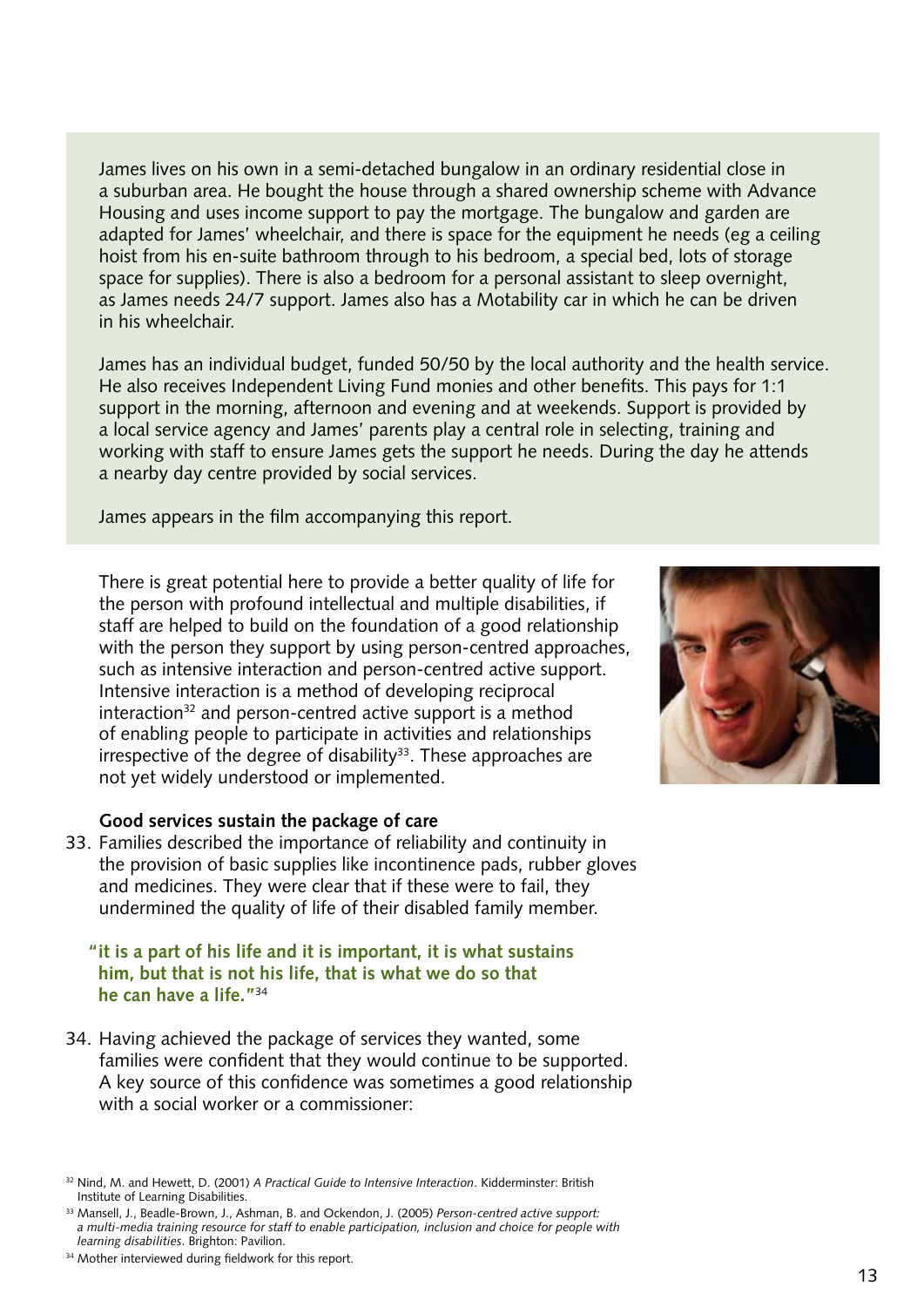<span id="page-14-0"></span>**"one of the things that have come out of this experience is that we actually have a direct relationship with the Commissioner so it's the Commissioner who we talk to in the PCT"**<sup>35</sup>

- 35. Others were anxious that they had to repeatedly justify the package in the face of pressures to make financial savings or that restrictions might be imposed on how they could use their individual budget.
	- **"I went to a workshop and this lady was discussing [our need for a car big enough to sit with the disabled person] and she said why don't you use your budget. So we did… but I really got my knuckles rapped for that and they said I really shouldn't have done it… I wouldn't do it again because I would be fearful they would take it away."**<sup>36</sup>

#### **Good services are cost-effective**

- 36. There appears to be no research on the cost-effectiveness of services specifically for adults with profound intellectual and multiple disabilities. The families using services identified in this report as providing good practice reported that they were similar in cost to the alternatives they had considered or had experience of. The cost of care packages ranged from £62,952 to £179,000 a year. It is self-evident that services for adults with profound intellectual and multiple disabilities will be more expensive than those for people with less severe disabilities: the major element of costs is personal assistance and these people will need personal assistance almost all of the time if they are to have a good quality of life.
- 37. The cost-effectiveness of good services for adults with profound intellectual and multiple disabilities is therefore much more likely to be reflected in:
	- higher quality of life
	- lower costs on families (including non-monetary costs)
	- lower needs in other areas (eg health)
	- or in the future, than in lower costs of the package of care.

 On this basis all the families, and the commissioners they were working with, thought that the arrangements they had were cost-effective.

<sup>&</sup>lt;sup>35</sup> Mother interviewed during fieldwork for this report.

<sup>&</sup>lt;sup>36</sup> Mother interviewed during fieldwork for this report.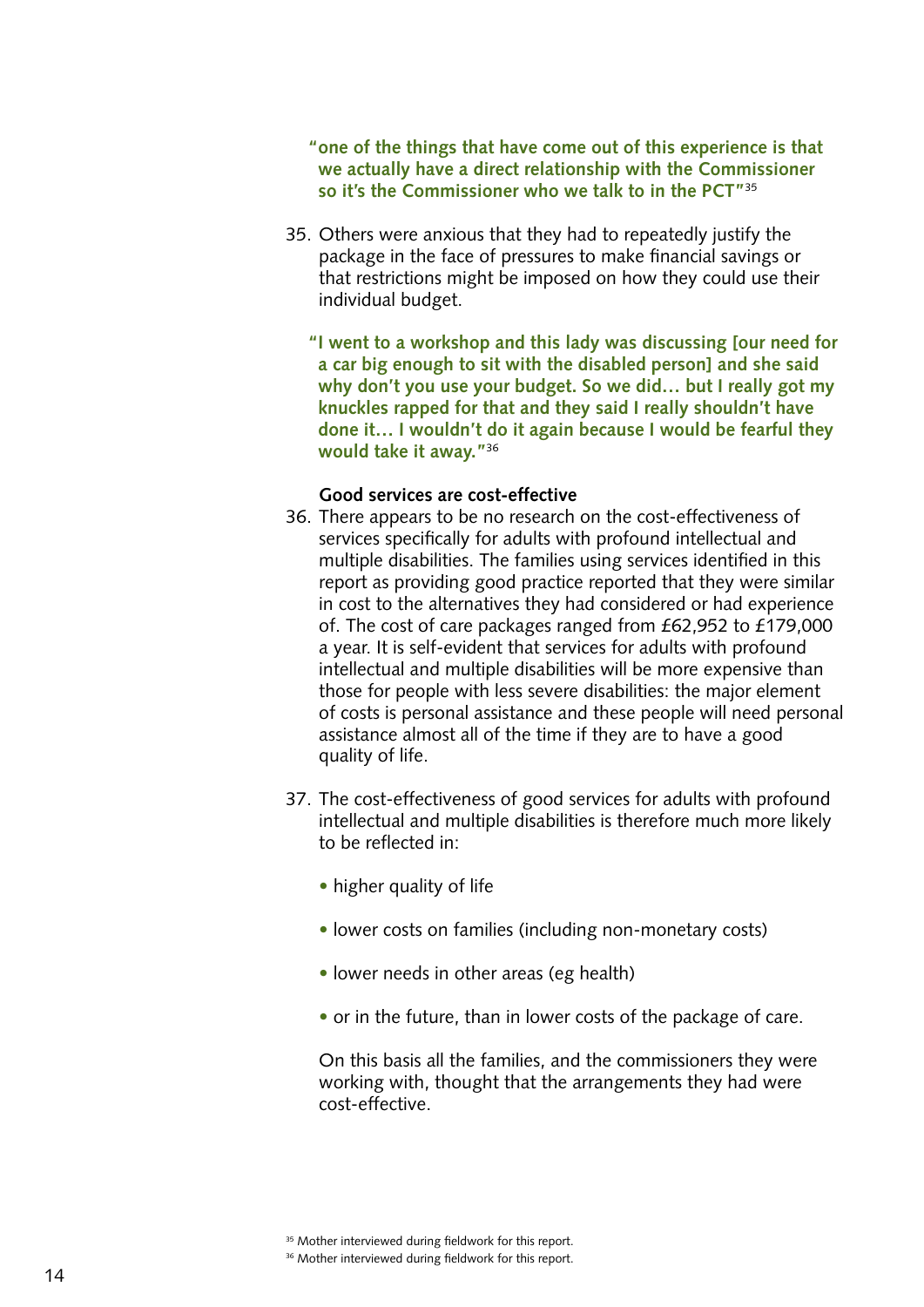<span id="page-15-0"></span>Victoria and Lisa share a bungalow in a residential estate in north London. The house is rented from a housing association and is a ground-floor property adapted for wheelchair use. The house and support staff arrangements were planned many years ago – long before direct payments or individual budgets – and Victoria and Lisa have lived there for nearly 20 years. The bungalow has bedrooms for Victoria and Lisa and for a member of staff to sleep-in at night and is suitably adapted.

Circle 404 provide staff support 24/7, with 1:1 or sometimes 2:1 support. Victoria does not use day services, but has support from her personal assistants to do different things during the day and in the evenings. The service is jointly funded by social services and health. Victoria and Lisa also receive Independent Living Fund monies and other benefits.

Victoria and Lisa appear in the film accompanying this report.

## **Extending good practice**

38. Government plans to continue to extend self-directed services will provide the opportunity for more families to experience the benefits. As this happens, a number of risks or potential problems can be identified. These apply broadly to the process of personalisation but they will have an impact on adults with profound intellectual and multiple disabilities.

#### **Ensuring effective implementation**

39. Previous attempts to introduce more individualised services through the introduction of care management have had limited success as funding pressures and the culture of control have constrained choice and flexibility<sup>37</sup>. There is a risk that the aspirations of personalisation will be compromised as it is implemented. For example, there is a risk that local authorities will in practice only offer self-directed support where they can make a saving in expenditure, ignoring increases in cost-effectiveness due to higher quality, lower costs on families or lower needs in other areas (eg health) or in the future. There is also a risk that what is intended to be a liberating experience of being 'in control' is overlaid with anxiety and paperwork in order to comply with rules and procedures. Personalisation is not so well understood or embedded in services that it will survive on its own. Continued leadership from government will be required to ensure that personalisation is not compromised.

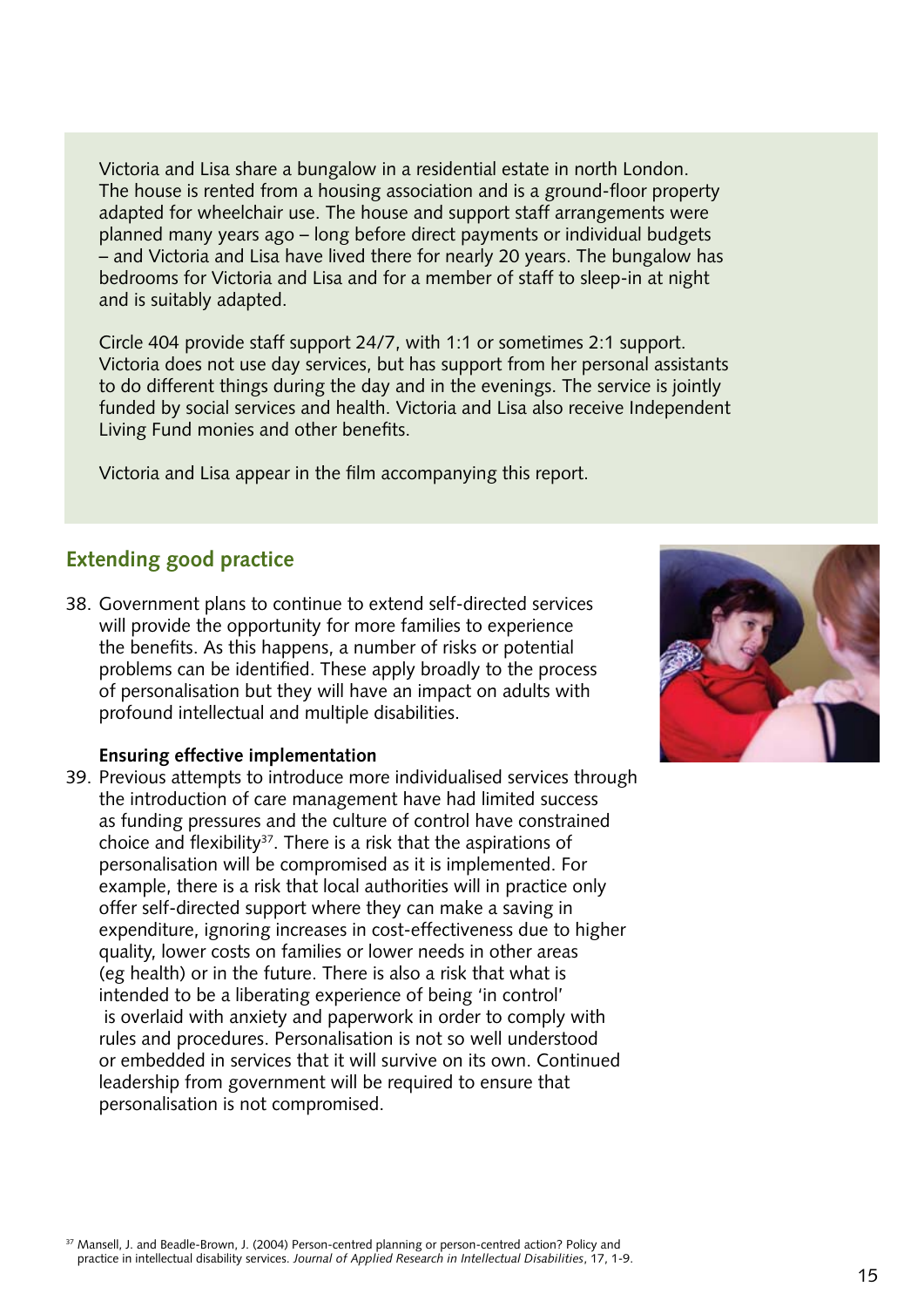<span id="page-16-0"></span>Noaf lives at home with her parents and younger brother. She has two older sisters who visit often. She enjoys being part of busy family life and likes it best when everyone is home and around her. She loves music, being with people and likes to be taken out and about by her family and her support workers.

Noaf's support is funded by the Primary Care Trust who have assessed her as needing 100% continuing health care. The funding for her support is paid directly to the family and provides Noaf with 1:1 staff support for 10.5 hours a day for 7 days a week, 3 nights a week of waking night staff and 20 nights of respite care a year with a further 40 hours of respite to be used flexibly.

Noaf's mother had to work hard to get this package in place after Noaf left school but now she has as a very reliable team, some of whom have been in place for 5 years. Noaf's team are able to meet all of her communication and complex health needs, as well as enabling Noaf to go out and about and visit places like shopping centres and museums. The package has enabled Noaf to have good support whilst still enjoying family life. It has also enabled her mother to feel so confident about her support, that this year she was able to travel abroad to visit her relatives, confident that all would be well with Noaf.

> 40. Recommendation 1. The government should continue to provide leadership to ensure that personalisation is extended to more people, including more adults with profound intellectual and multiple disabilities, in a way which secures the benefits of improved quality of life and increased cost-effectiveness.

#### **Supporting families**

- 41. Not every family supporting someone with profound intellectual and multiple disabilities will want or be able to take on the task of arguing for, leading and providing self-directed services. Generally, families did not look first to statutory agencies for help or advice nor did they think that families in future would be best served by doing so. They identified user-led organisations like centres for independent living or self-help groups of other families with experience of using self-directed services as likely to be the most useful sources of support. Stimulating the creation of these kind of resources may therefore be an important part of extending good practice.
- 42. Recommendation 2. Commissioners of health and social care services should identify mechanisms for supporting and enabling families to get advice and help in securing and running selfdirected services from user-led organisations or self-help groups of other families.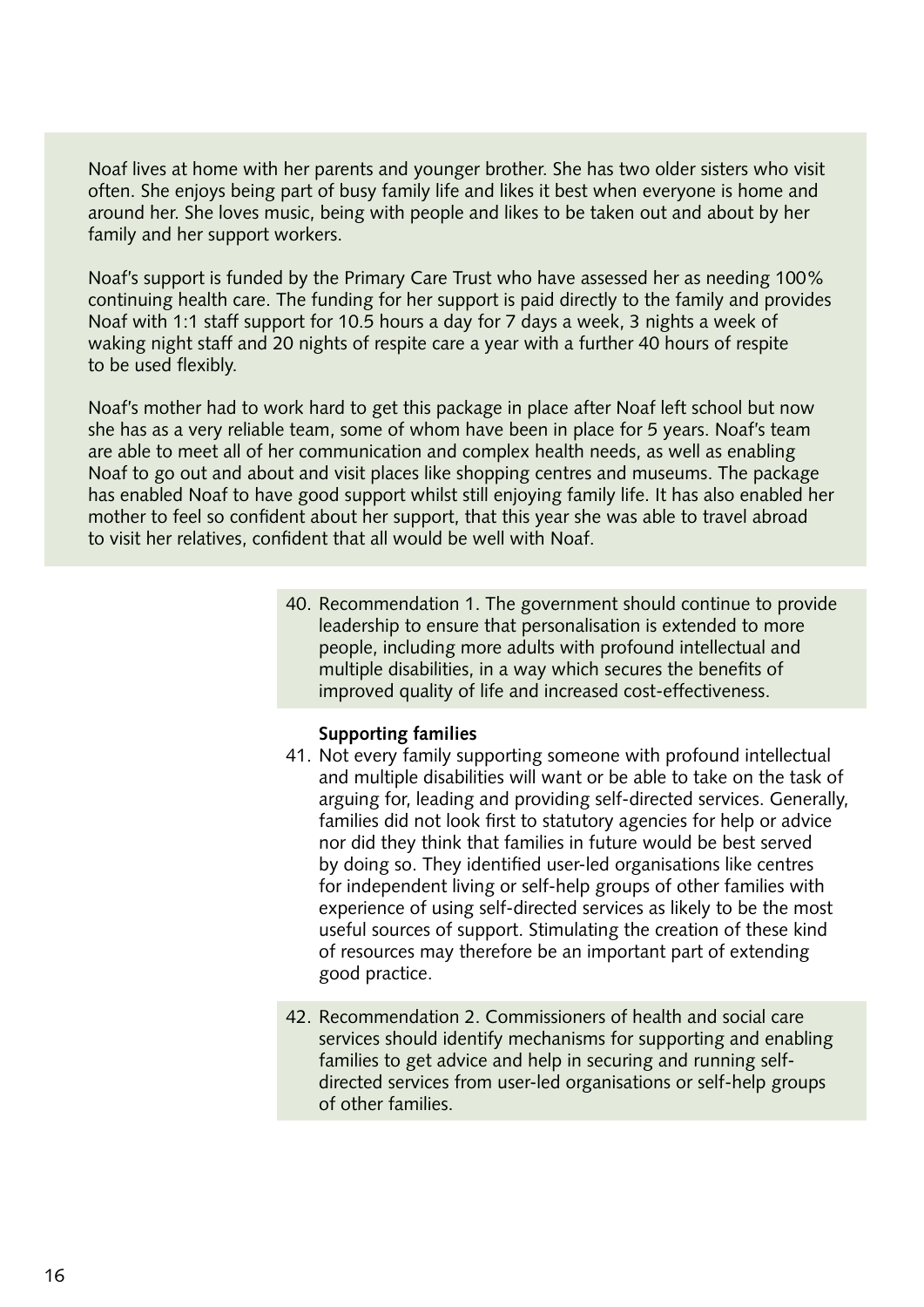#### <span id="page-17-0"></span> **Advocacy**

- 43. A related point is that not everyone will have a family able to engage in shaping self-directed services and as parents age, they may want to play a less prominent role if they can be sure that their son's or daughter's quality of life will be protected. For these people in particular, it will be important to ensure access to independent advocacy. Since the publication of *Valuing People*, there has been a focus on developing the body of selfadvocates with a learning disability operating at local and national levels. People with profound intellectual and multiple disabilities have largely been excluded from this. There needs to be a focus on ensuring these groups are meaningfully representing people with profound intellectual and multiple disabilities. There seem to be few advocacy schemes which can support people with profound intellectual and multiple disabilities and yet this group of people are probably most in need of independent advocacy. There needs to be investment in advocates trained in non-instructed advocacy techniques (ie based on a wide range of communication methods and consideration of the person's 'best interests').
- 44. Recommendation 3. Local health and social care commissioners should commission the development of independent advocacy arrangements suitable to represent the interests of adults with profound intellectual and multiple disabilities. They should include funding for continued advocacy in the package of self-directed services for adults with profound intellectual and multiple disabilities.

#### **Predicting need for support**

- 45. Despite very substantial attention over many years, it is clear that transition from children's to adult services is still typically a very difficult and poor experience for people with learning disabilities who have complex needs and their families. Preparation is not started early enough and needed services are not developed, so that at the point of transfer there is a marked reduction in the amount of service (eg speech and language therapy, short break provision) and provision of second-best solutions (eg nursing home placement).
- 46. Recommendation 4. The government should continue to lead the development of more effective transition arrangements for people with learning disabilities, including those with profound intellectual and multiple disabilities, so that there is proper planning and timely provision of appropriate services as people move into adulthood.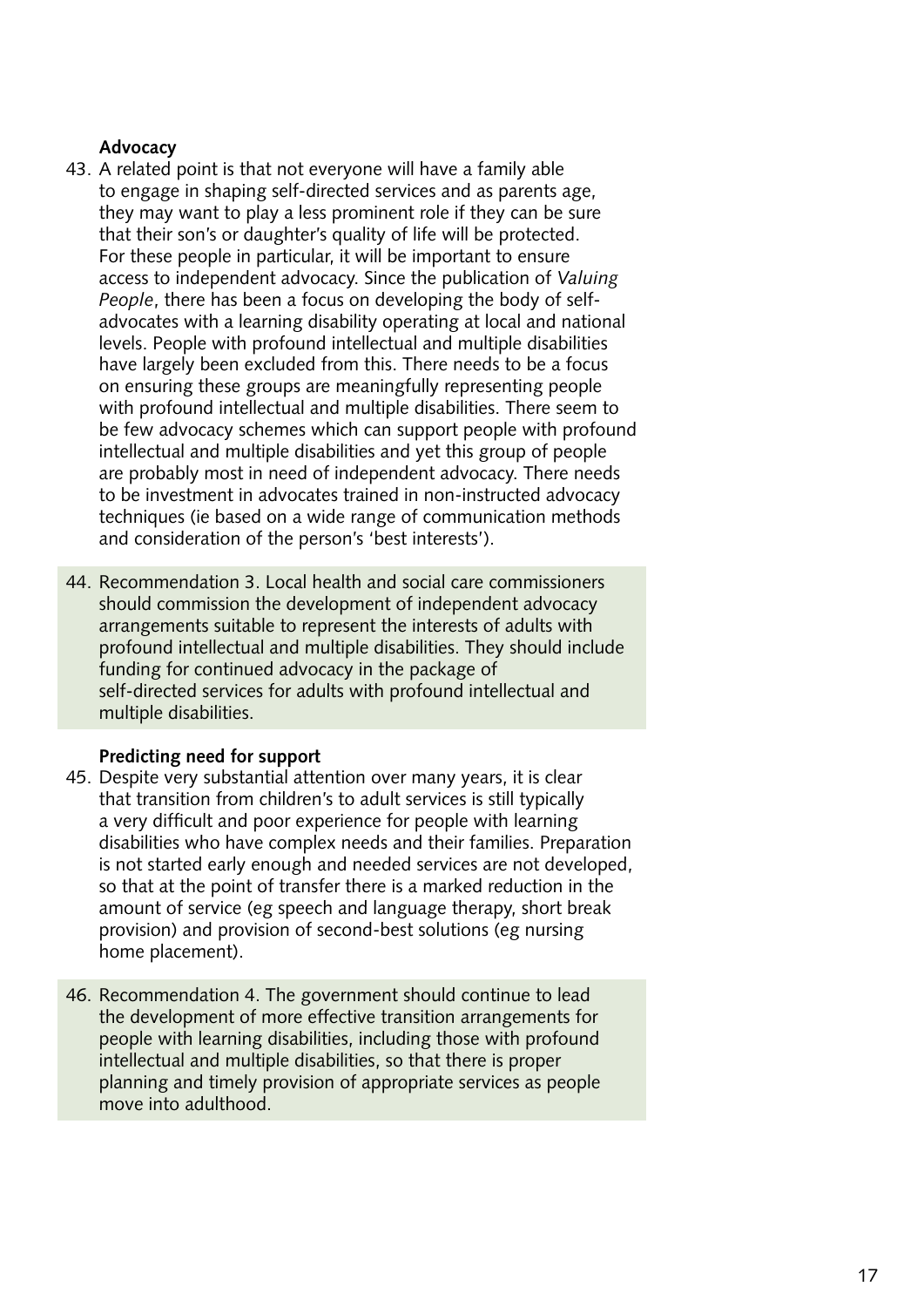- <span id="page-18-0"></span>47. Lack of preparation for people known to have been disabled since birth is coupled with poorly developed registers, so that few authorities seem to have information about the number of adults with profound intellectual and multiple disabilities and their needs and circumstances available for planning purposes (for example, in the Joint Strategic Needs Assessment<sup>38</sup>). It will of course be important that this information includes people from minority ethnic communities and other groups likely to be socially excluded. In order to realise the benefits of personalisation, it will be essential that local authorities, health bodies, service providers, professionals and families can plan ahead on the basis of accurate information.
- 48. Recommendation 5. Local authority social care services, together with their education and health partners, should keep up-to-date information about the number, needs and circumstances of people with profound intellectual and multiple disabilities in their area currently and projected in future to enable effective planning of services.

#### **Recruiting and training personal assistants**

- 49. It is not clear whether sufficient staff with the right motivation, values, attitudes and skills will be available as self-directed services become more widespread. Changes to further education funding mean that local authorities will in future have wider responsibilities for developing and training the social care workforce in their area. They will need to project demand for personal assistants and to reflect the needs of adults with profound intellectual and multiple disabilities in their work.
- 50. Providing personal assistance to adults with profound intellectual and multiple disabilities is not an unskilled job. It will be important that new arrangements for training, including funding but also the introduction of new kinds of qualification and the delivery of induction and in-service training reflect the needs of adults with profound intellectual and multiple disabilities more fully that has been the case in the past. A critical requirement is that training should involve families and people with profound intellectual and multiple disabilities in the delivery of training. The content of training should strongly reflect person-centred approaches to communication and support, and should be based on individualised approaches that meet the needs of adults with profound intellectual and multiple disabilities and their families.
- 51. Recommendation 6. In fulfilling their responsibilities for developing and training the social care workforce, local authorities should ensure that sufficient numbers of personal assistants are available, trained in person-centred approaches to communication and support that meet the needs of adults with profound intellectual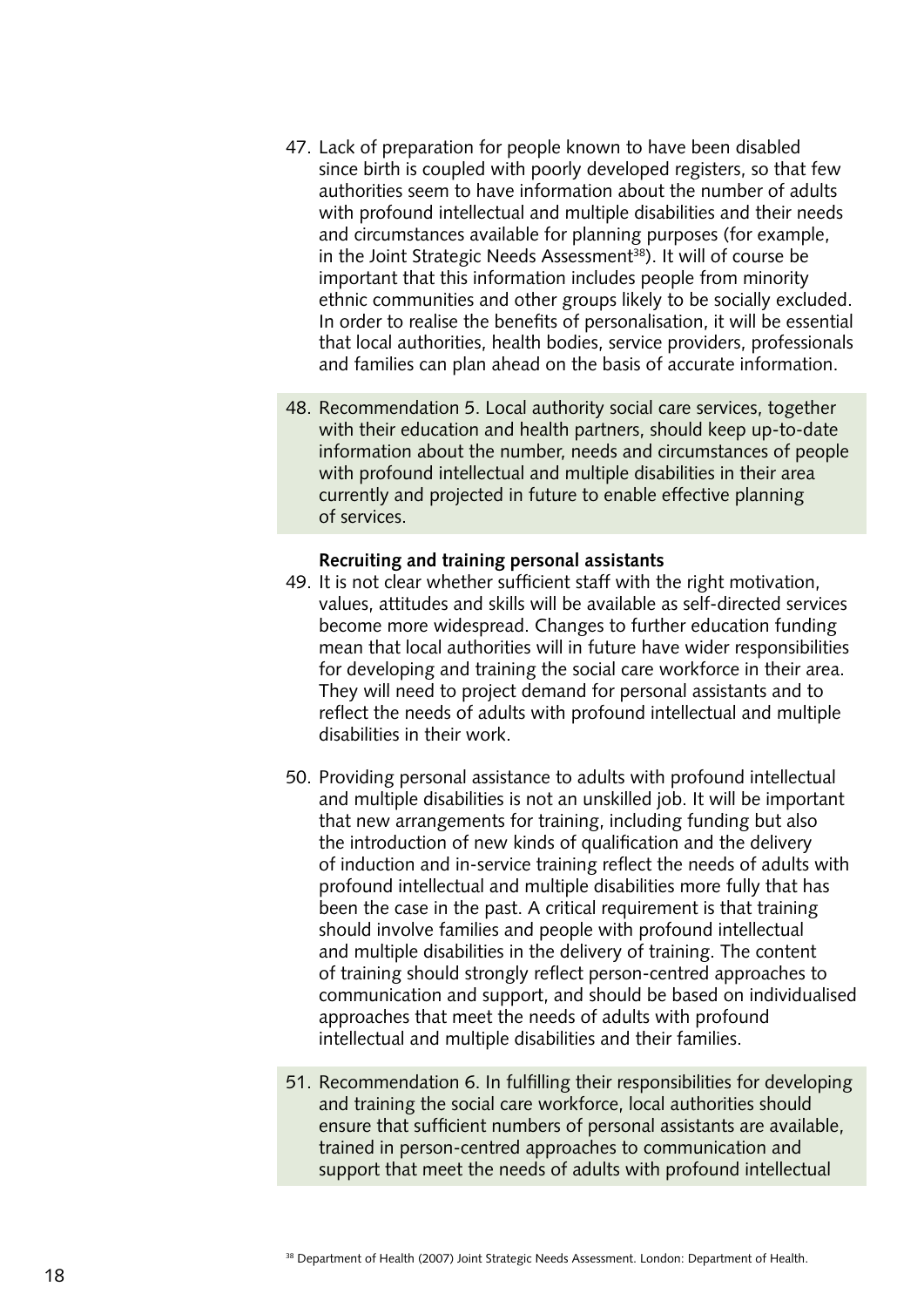<span id="page-19-0"></span> and multiple disabilities, through training that involves families and adults with profound intellectual and multiple disabilities in its delivery.

#### **Using assistive technology**

- 52. Research suggests that people with profound intellectual and multiple disabilities can learn to use microswitches to indicate a preference or control an event<sup>39/40</sup>. Such microswitches may need to be adapted so that they are operated in different ways, depending on the physical impairments of the disabled person. In order for the person to learn the connection between their movement and the effect, it is important that the effect is consistent. If, for example, a person learns to press a switch which says "Come and talk to me" but the people around them often ignore their request, then they are unlikely to learn the connection between using the switch and contact from others; if they have learned it in the past, they will stop using the switch if it becomes ineffective.
- 53. Similarly, electric wheelchairs have been adapted to follow a track and their controls replaced by motion sensors or other microswitches tailored to the disabled person's skills. This provides a means by which people with profound intellectual and multiple disabilities can move around their environment $41/42$ . The intelligence built-in to the wheelchair makes it safe to use in spite of the person's disability.
- 54. Such technological aids offer the prospect of enabling people to communicate with others and to control aspects of their environment such as where they are. For people often dismissed as unable to communicate the possible impact on the attitudes of others is at least as important as the direct effect on the person's quality of life.
- 55. These technological developments, are beginning to make an impact in schools and colleges and so some people with profound intellectual and multiple disabilities will have had experience of them. They appear, however, to be almost unknown in services for adults with profound intellectual and multiple disabilities.

#### **"No, she's never had it and it is something we have always wanted"43**

- <sup>39</sup> Lancioni, G.E., O'Reilly, M.F. and Basili, G. 2001 An overview of technological resources used in rehabilitation research with people with severe/profound and multiple disabilities. *Disability and Rehabilitation*, 23(12): 501-508.
- <sup>40</sup> Lancioni, GE, O'Reilly, MF, Singh, NN, Sigafoos, J., Oliva, D., Antonucci, M., Tota, A, Basili, G. (2008) Microswitch-based programs for persons with multiple disabilities: An overview of some recent developments *Perceptual and Motor Skills*, 106 (2): 355-370.
- <sup>41</sup> Nilsson, L. and Eklund, M. (2006) Driving to learn: Powered wheelchair training for those with cognitive disabilities. *International Journal of Therapy and Rehabilitation*, 13(11), 517-527.
- <sup>42</sup> Odor, P. and Watson, M. (1994) *Learning through Smart Wheelchairs: A formative evaluation of the effective use of the CALL Centre's Smart Wheelchairs as part of children's emerging mobility, communication, education, and personal development*. Edinburgh: CALL Centre, University of Edinburgh.
- 43 Mother interviewed during fieldwork for this report.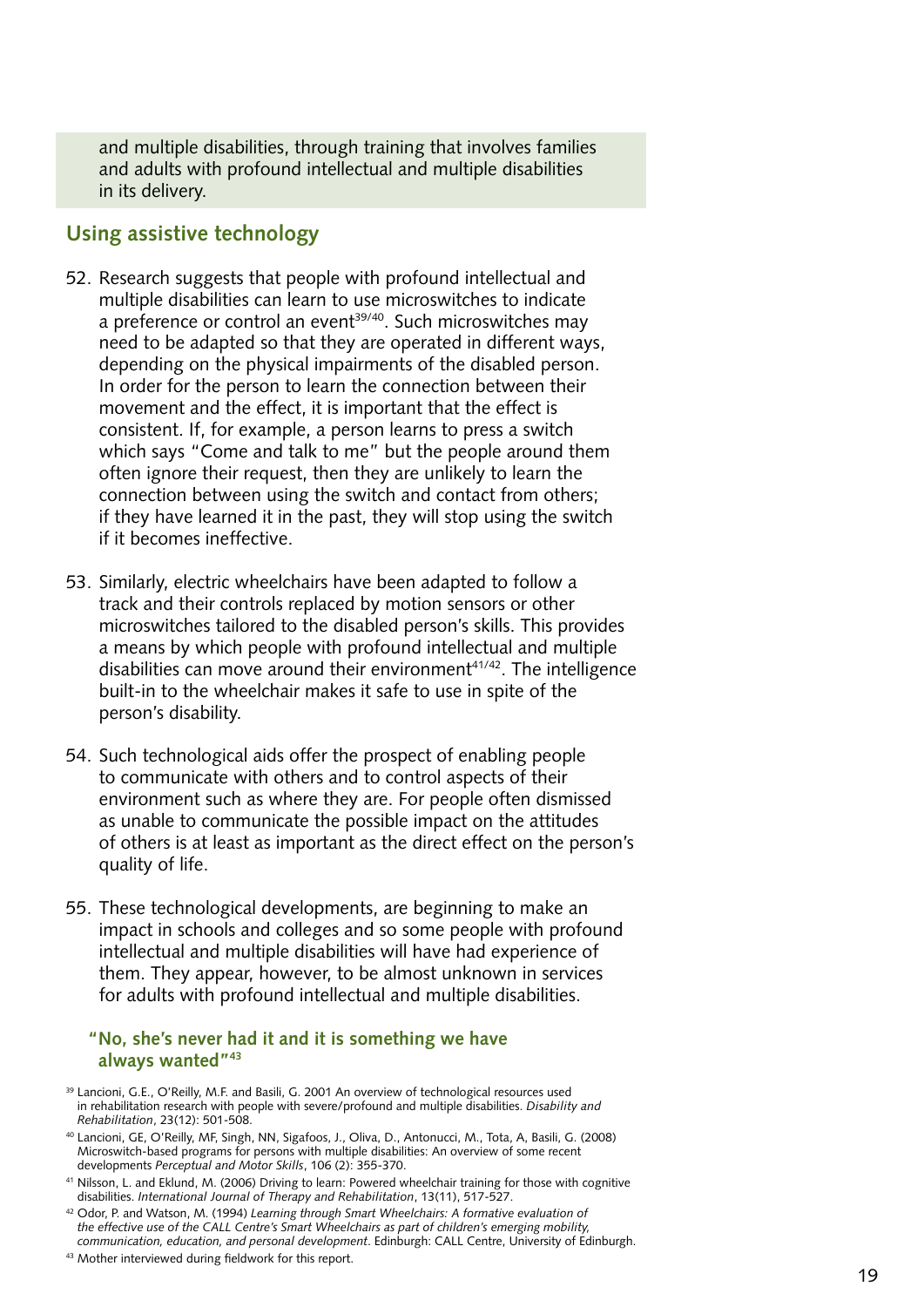# 3. Specific obstacles to improvement

<span id="page-20-0"></span>

#### **Introduction**

56. In the previous chapter a number of risks and challenges to the continued development of person-centred services were identified. These apply broadly to the process of personalisation. In the course of reviewing good practice, a number of more specific obstacles to improvement have become apparent. These obstacles particularly affect people with profound intellectual and multiple disabilities. This section addresses each of these in turn.

### **Housing**

- 57. There are three main ways in which housing is provided for people with learning disabilities, and each includes disincentives to make provision of suitably adapted housing for adults with profound intellectual and multiple disabilities.
- 58. The first route to housing for adults with profound intellectual and multiple disabilities is through rented housing provided by Housing Associations or Registered Social Landlords using public capital subsidy. The public capital subsidy is paid through the Homes and Communities Agency (HCA). The HCA apply value for money considerations which can crudely be interpreted as 'less grant means better value for money'. Adults with profound intellectual and multiple disabilities need accommodation which costs a great deal more than a flat/house for a non-disabled tenant (extra space, equipment, insulation, communal facilities in addition to private ones etc). Funding this additional cost is the major barrier. The HCA are reluctant to fund because they get fewer housing units for their capital investment. Local Authorities or Primary Care Trusts have very little money available to offer as capital subsidy, and as Registered Social Landlord rent levels are restricted by statute, it is not possible to borrow more money as a rent high enough to service debt cannot be charged. The management costs of housing must also be met from rental income. These too are much higher for adults with profound intellectual and multiple disabilities (maintenance costs are higher, accessibility and communication requirements demand a much higher staff ratio).
- 59. So not only are capital costs much higher, rental income available to service a mortgage is much lower. A solution would be for the HCA to recognise the need for 'reasonable adjustment' to the capital grant rate and unit cost so that a programme of new housing for adults with profound intellectual and multiple disabilities could be introduced.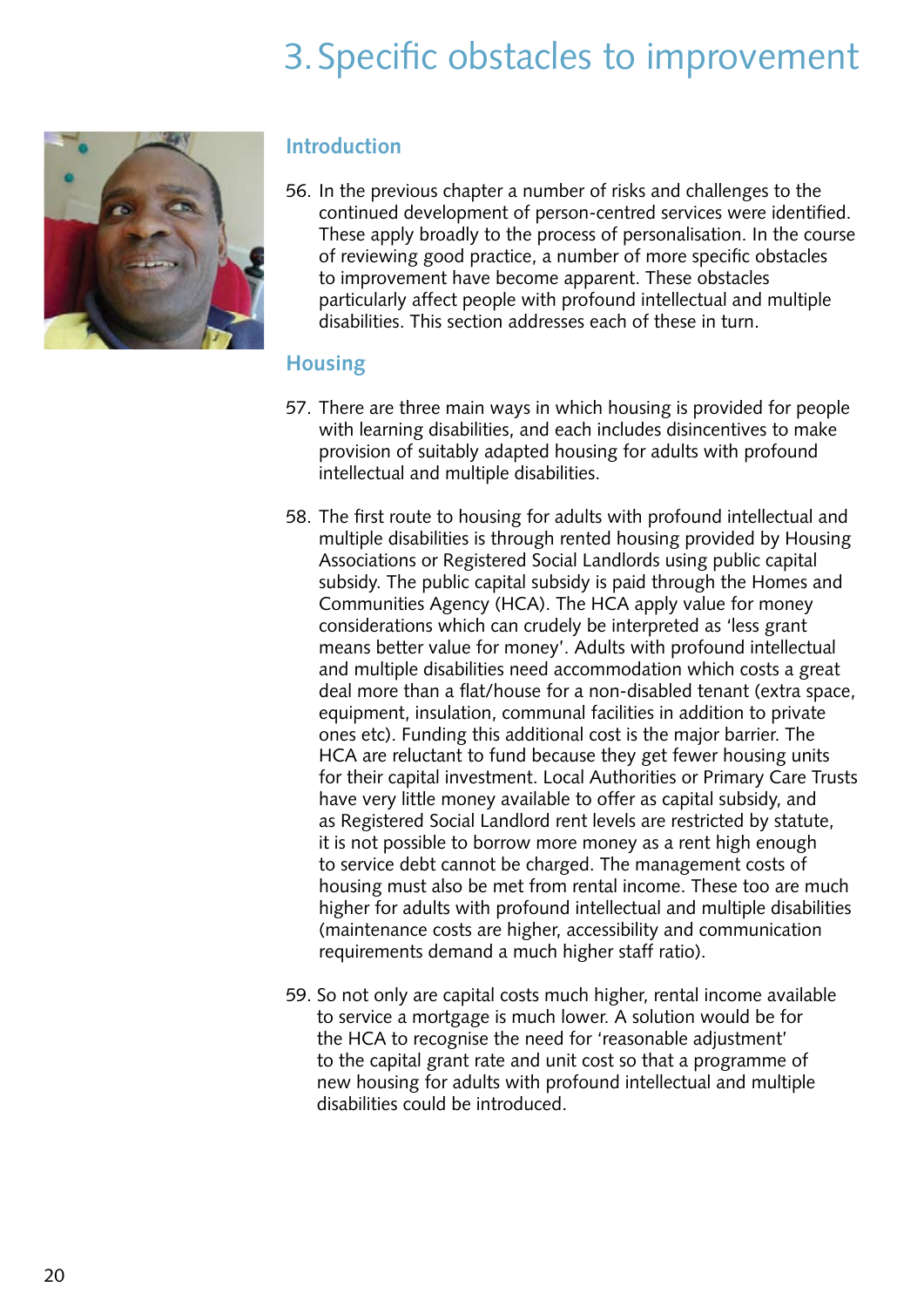- 60. Shared ownership is the second route and has become a realistic option for people with learning disabilities. This can be made to work with either HCA grant subsidy or with investment from the family or another source. The shared owner is eligible for Income Support on a mortgage and housing benefit on the rental element (usually paid to a housing association). The barrier for adults with profound intellectual and multiple disabilities is again cost. As with rented housing the cost of the house will be more than for a non-disabled resident. Although the individual can get a mortgage of, for example, £200,000 the barrier is that the value of the house will not be sufficient security for the lender. For example, if the house were bought for £200,000, with £100,000 spent on adaptations and special design requirements it will have cost £300,000 in total. However it may only still be worth £250,000, so a lender will not lend enough to cover the cost.
- 61. The solution is for capital grant to meet the elements of extra cost which do not increase property value. Once again the HCA could offer this solution by making these costs eligible for capital grant. The extra costs which do add to the value of property can be borrowed.
- 62. The disadvantage of HCA capital grant subsidy is the time it takes to plan and deliver homes and the limited amount of funding available. This is why the third route to housing through rental from organisations which are not Registered Social Landlords should not be overlooked. Charities or voluntary organisations, for example, which cannot attract capital subsidy from the HCA are able to charge higher rents because their rent levels are not controlled by statute in the same way as Registered Social Landlord's rents are. They are therefore able to borrow more money through private financing and recover the costs through higher rents. This allows these agencies to be more flexible in their approach to providing and financing more specialist accommodation for people with profound intellectual and multiple disabilities.
- 63. The major obstacle currently to making this route work to its full potential is the effect the 'Turnbull judgement' has had on agencies which are not Registered Social Landlords, such as charitable organisations charging higher rents under the 'exempt accommodation' rules where the housing provider does not itself provide the care support required. The Turnbull judgement has meant that those housing providers who follow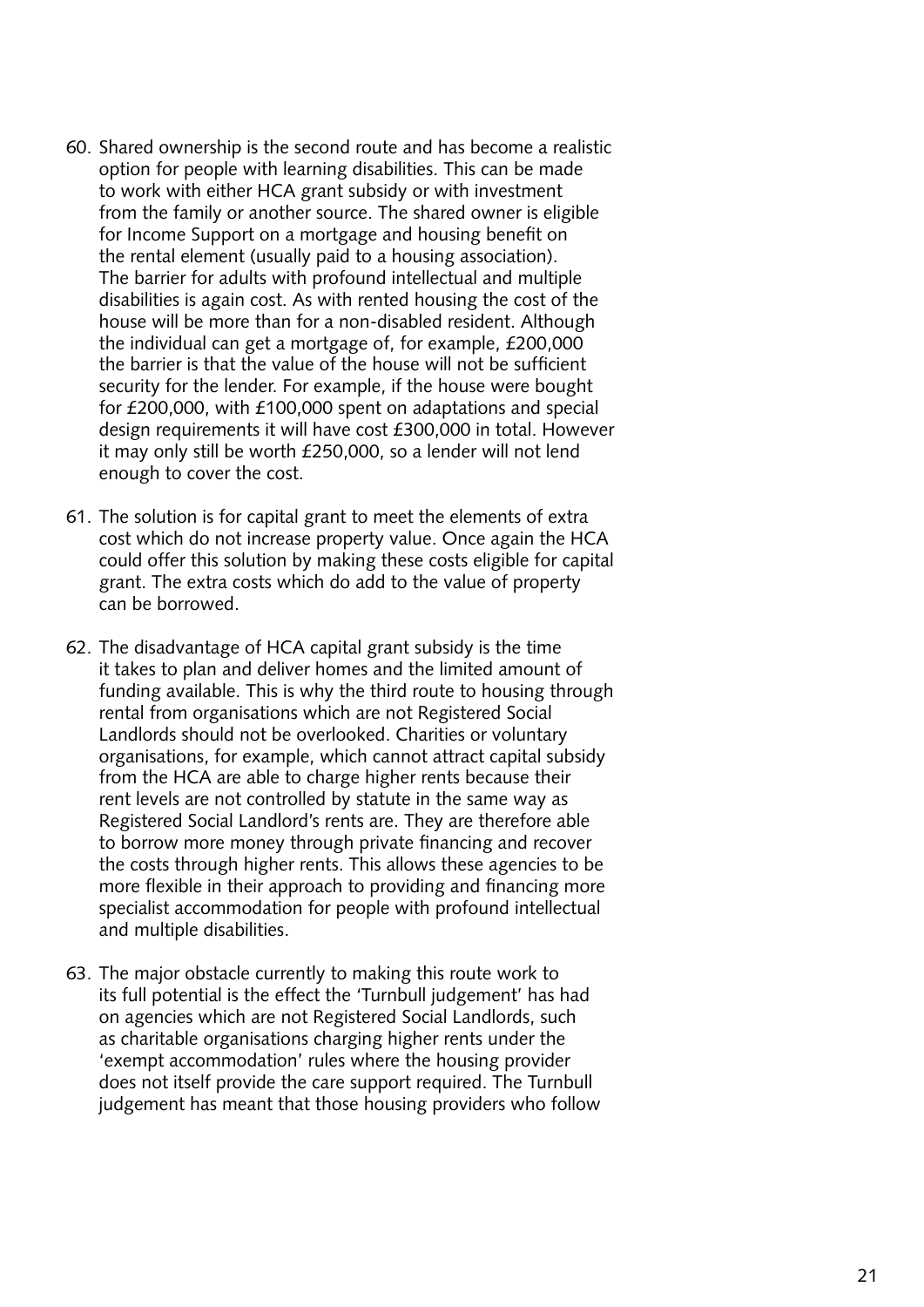Government policy guidelines on individualised services and therefore allow their tenants to commission their own support services independently, are now faced with challenges by housing benefit departments over the higher rent levels they charge. This has created an uncertainty that discourages investment in this provision.

- 64. Resolving this problem is in the Delivery Plan for *Valuing People Now*44. Cleary, to ensure that the investment is retained for public benefit and not distributed as profit, housing benefit payments for excluded and exempt accommodation would need to be restricted to Registered Social Landlords and registered charities. The Department of Work and Pensions should fully compensate local authorities who fund these schemes through the targeted use of higher housing benefit. The present subsidy regime does not always recognise this.
- 65. In the case of accommodation for adults with profound intellectual and multiple disabilities an additional problem is that even if the higher costs of housing can be borrowed, a private lender will not lend if the extra costs do not add value (ie they need security for their lending). So once again part of the solution appears to be capital grant subsidy. The rules about the HCA target rent regime would need amending to allow Registered Social Landlords to receive smaller amounts of public subsidy but still charge higher than target rents in these circumstances.
- 66. These obstacles to the implementation of *Valuing People Now* also apply to other people with complex needs, such as individual whose behaviour presents a challenge. They cannot be overcome within the health and social care system. They require interdepartmental action by government to coordinate housing with health and social care policy.
- 67. Recommendation 7. The government should revise arrangements for capital subsidy from the Homes and Communities Agency to remove the disincentive to provide adequate housing for adults with profound intellectual and multiple disabilities.
- 68. Recommendation 8. The government should resolve the apparent contradiction between social care policy and housing policy created by the Turnbull judgement to facilitate the provision of adequate housing for adults with profound intellectual and multiple disabilities.

<sup>44</sup> Department of Health. (2009) Valuing People Now: The Delivery Plan. 'Making it happen for everyone'. London: Department of Health.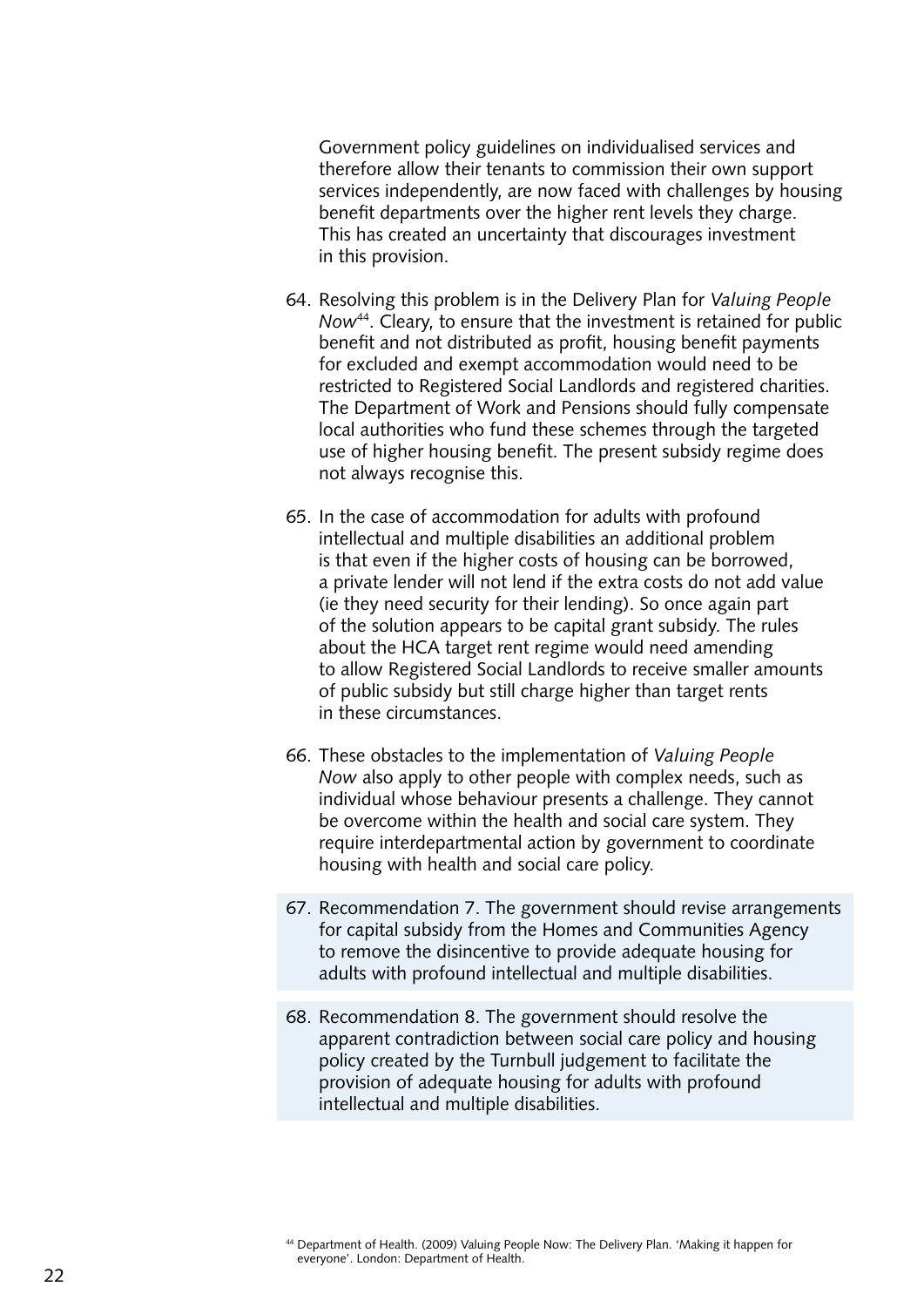### <span id="page-23-0"></span>**Access to community facilities**

- 69. Making the built environment accessible for people using wheelchairs will benefit many adults with profound intellectual and multiple disabilities. However there are two areas in which specific obstacles need to be overcome.
- 70. The *Changing Places Consortium* campaigns on behalf of those people who cannot use standard accessible toilets. This includes people with profound and multiple learning disabilities and their carers, as well as many other disabled people. The campaign is for Changing Places toilets with enough space and the right equipment, including a height adjustable changing bench and a hoist. Over 100 Changing Places toilets have been provided in the UK by public and private sector organisations but this level of provision still falls far short of what is needed. A first step would be for the government to amend Part M of the Building Regulations so that all newly built major public buildings provide a Changing Places toilet.
- 71. Recommendation 9. The government should amend Part M of the Building Regulations so that all newly built major public buildings provide a Changing Places toilet.
- 72. The second specific area is the provision of swimming pools. Swimming or hydrotherapy is important to many people with major physical disabilities both for physiotherapy and for enjoyment. For such facilities to be accessible for adults with profound intellectual and multiple disabilities, they need level access, automatic doors, sufficient changing and toilet facilities, hoists and pool ramps and the ability to increase water temperature in a pool and air temperature in pool and changing areas to be comfortable. Examples of this kind of good practice exist (for example, provided by Liverpool City Council) but issues of access for adults with profound intellectual and multiple disabilities do not appear to be widely understood or considered. The Local Government Association should be invited to identify and disseminate good practice as part of helping its members respond to their responsibilities for 'place-shaping'45.
- 73. Recommendation 10. The government should invite the Local Government Association to identify and disseminate good practice in the provision of access for adults with profound intellectual and multiple disabilities to public swimming pools, as part of helping its members respond to their responsibilities for 'place-shaping'.

<sup>45</sup> Lyons, M. (2007) *Place-shaping: a shared ambition for the future of local government*. London: The Stationery Office.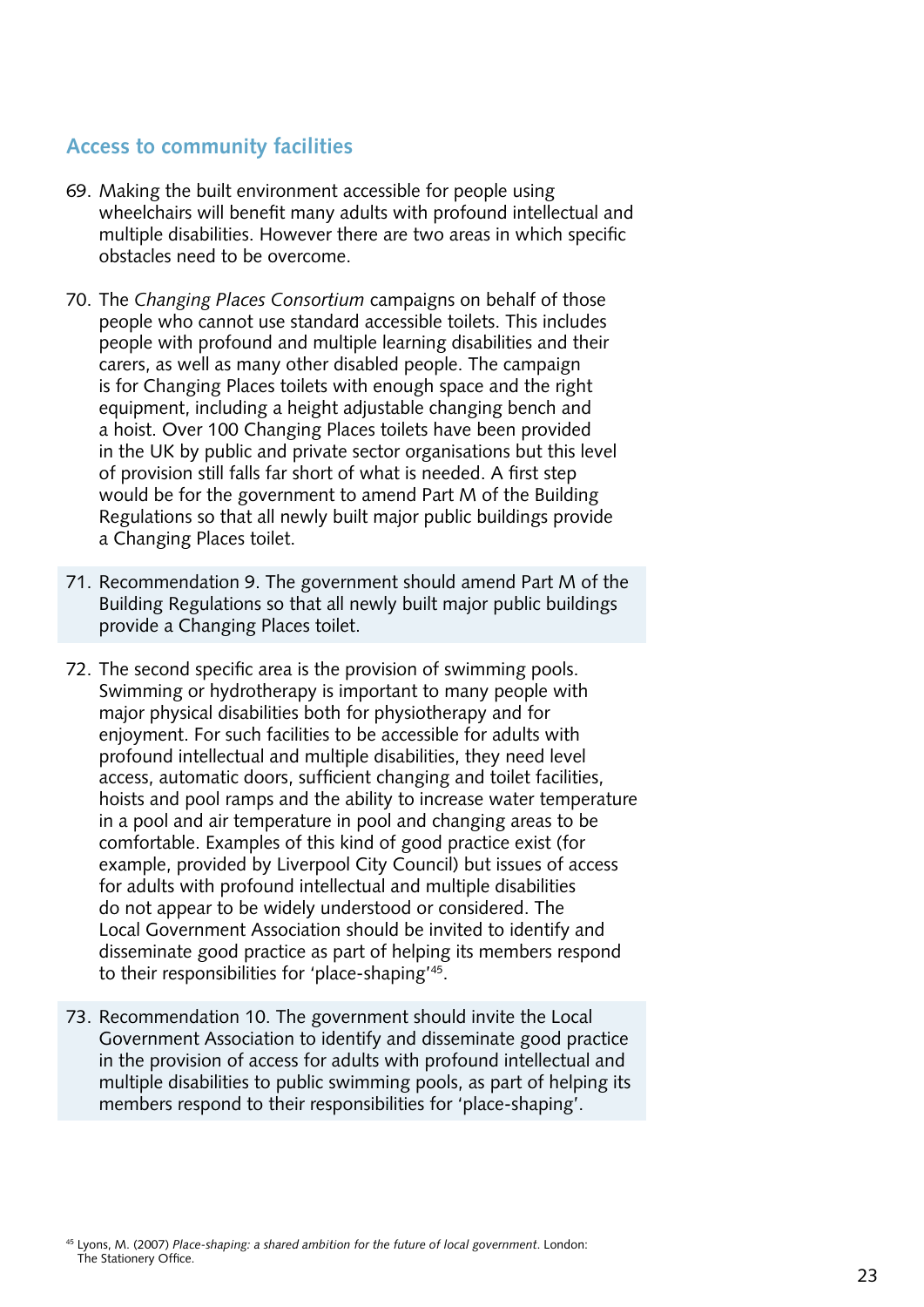### <span id="page-24-0"></span>**Health**

74. People with profound intellectual and multiple disabilities have substantial, sustained, complicated health care needs. All the problems identified recently in the health care of people with learning disabilities<sup>46/47/48</sup> apply to adults with profound intellectual and multiple disabilities. In addition, people with profound intellectual and multiple disabilities face several specific problems where services for adults are often not sufficiently well-developed to recognise and intervene effectively:

 (i) Postural care: failure to protect body shape, damaging movement, breathing and eating

 (ii) Dysphagia: problems swallowing, damaging nutrition, breathing and resistance to infection

 (iii) Epilepsy: poorly controlled seizures, preventing activity and engagement

 These problems can lead to discomfort, pain and premature death. A fourth area identified by families and professionals is the detection of pain and distress, the provision of effective pain relief and treatment for the underlying cause.

- 75. The *Michael Report* and the Local Government, Parliamentary and Health Service Ombudsmen made specific recommendations to address the problems identified in recent inquiries, which were accepted by government and are now the subject of action by the National Health Service.
- 76. Recommendation 11. NHS bodies should pay particular attention to meeting the needs of adults with profound intellectual and multiple disabilities in implementing the government's response to the *Michael Report* and the report of the Local Government, Parliamentary and Health Service Ombudsmen.
- 77. Recommendation 12. NHS bodies should ensure they provide health services to adults with profound intellectual and multiple disabilities in each area which focus on protection of body shape, dysphagia, epilepsy and investigation and resolution of pain and distress.
- 78. Recommendation 13. The Board of each NHS Trust should consider a report specifically focused on the adequacy of health services for adults with profound intellectual and multiple disabilities and approve an action plan to ensure adequate treatment.

<sup>46</sup> Mencap (2007) *Death by indifference: following up the Treat me right! report*. London: Mencap.

<sup>47</sup> Michael (2008) op cit.

<sup>48</sup> Local Government Ombudsman and Parliamentary and Health Service Ombudsman. (2009) *Six lives: the provision of public services to people with learning disabilities. Part one: overview and summary investigation reports. Parts two to seven: individual cases*. London: The Stationery Office.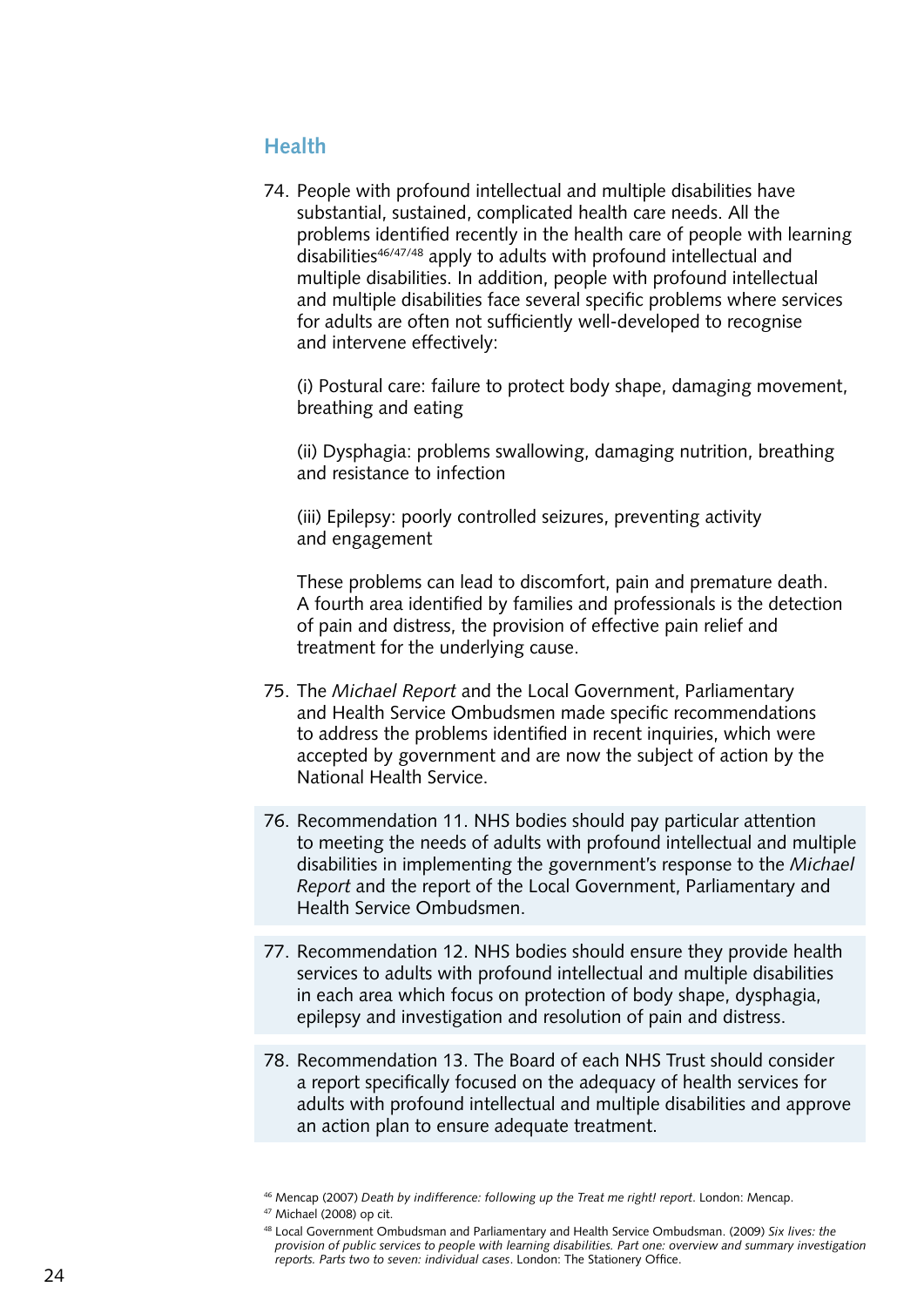#### <span id="page-25-0"></span>**Wheelchairs**

- 79. At present, wheelchair services are often a major source of difficulty for adults with profound intellectual and multiple disabilities. Individuals often have to wait months or years for wheelchairs; the chairs provided are often not suitable for the postural care or use of the individual; their repair is often difficult to arrange. These are problems experienced by other wheelchair users too. The gap between the performance of the NHS wheelchair service and the potential contribution that good wheelchairs make to the quality of life of disabled people has been recognised by government for some time<sup>49</sup> and proposals for reform are still being developed<sup>50</sup>. Alternative service delivery arrangements which provide more useful wheelchairs more quickly, apparently at no greater overall cost, have already been developed in children's services<sup>51</sup>.
- 80. Reform of the wheelchair service remains a pressing priority to which the government should attend urgently. In doing so, it is particularly important to adults with profound intellectual and multiple disabilities that powered wheelchairs be provided where carers need them or where they would sustain or enhance the quality of life of the disabled person (such as through the provision of a 'smart' wheelchair). At present some wheelchair services operate a blanket policy of not providing powered wheelchairs in these circumstances.
- 81. Recommendation 14. The Department of Health should reform the wheelchair service to address the problems identified in 2006.
- 82. Recommendation 15. Powered wheelchairs should be provided where carers (whether family members, paid staff or others) need them in order to move the disabled person.
- 83. Recommendation 16. People with profound intellectual and multiple disabilities who have used powered wheelchairs (eg 'smart' wheelchairs) at home or at school during childhood should have the option of continuing to have them provided in adult life, where this sustains or enhances their quality of life
- 84. Recommendation 17. Other people with profound intellectual and multiple disabilities should be provided with powered wheelchairs, suitably adapted with 'smart' technology, where this sustains or enhances their quality of life.

<sup>49</sup> Care Services Improvement Partnership (2006) *Out and about: Wheelchairs as part of a whole-systems approach to independence*. London: Department of Health.

<sup>50</sup> Ivan Lewis MP, HC Deb, 22 October 2009, c1659W.

<sup>51</sup> Whizz-Kidz and Accenture (2009) Defining a high-quality service – what does 'good' look like for a wheelchair service? London: Whizz-Kidz.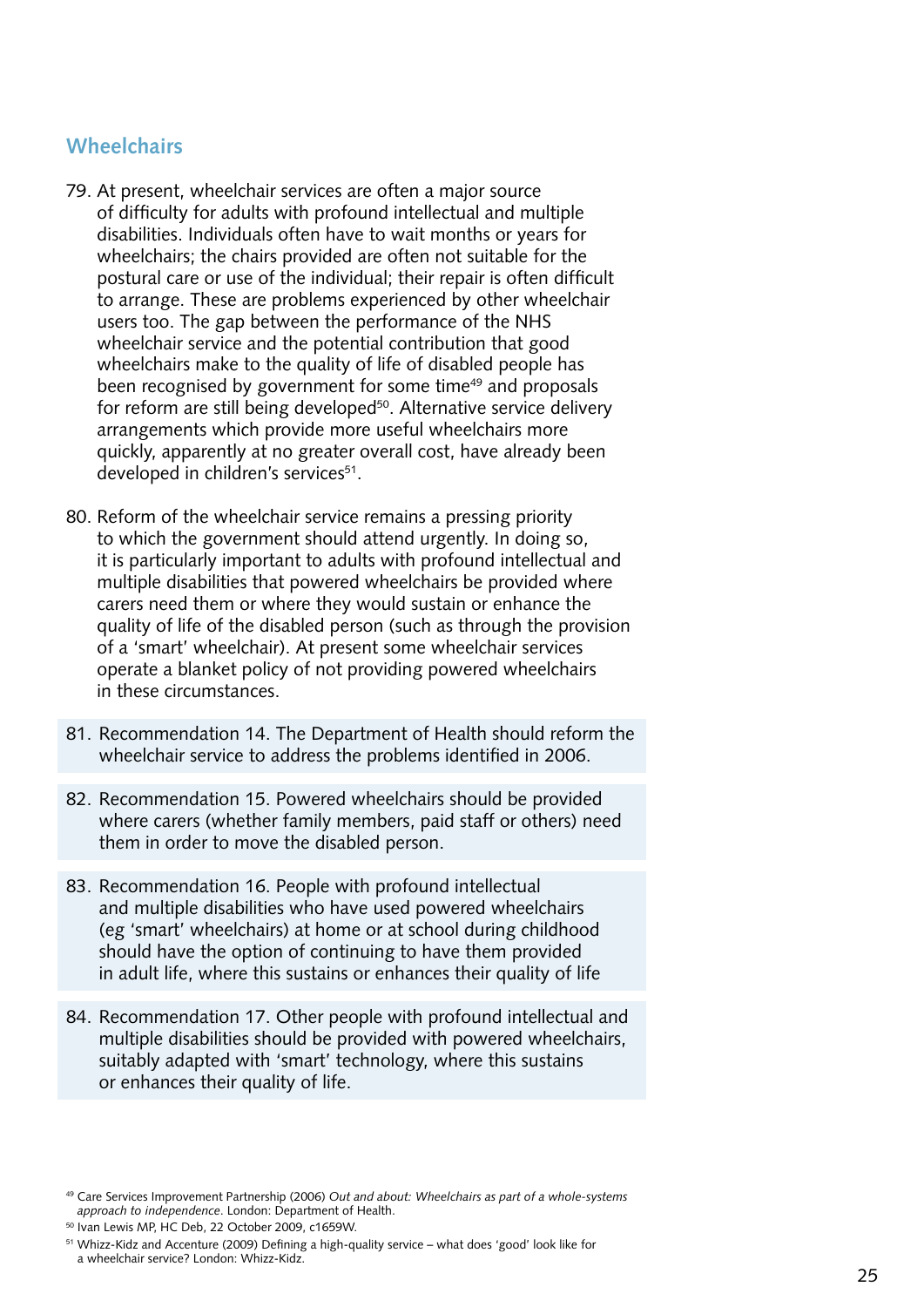### <span id="page-26-0"></span>**Communication aids and assistive technology**

- 85. The great potential represented by research on use of microswitches is beginning to be reflected in practice in schools and further education. For adults, the obstacles to their wider use are that knowledge about the possibilities is scarce in adult services, that no-one is responsible for their provision and maintenance, and that staff may not be aware of the importance of responding consistently to them to sustain the person's motivation to use them. As with wheelchairs, some people find that the equipment they used at school is not transferred to, or otherwise available from, adult services.
- 86. These are largely unrecognised needs and therefore no agency sees itself as responsible for meeting them. This is not, therefore, a problem of coordination which can be resolved through the mechanism of individual budgets. It requires decision by government.
- 87. Recommendation 18. The government should decide whether funding the provision and repair of communication aids for adults with profound intellectual and multiple disabilities is the responsibility of the National Health Service or of Local Authority social care services.
- 88. In order to increase knowledge and expertise about what is possible, government should review and disseminate the available evidence, stimulate innovation and support the development of an infrastructure to advise and help families and service providers. Just providing equipment will not be enough. All of this work will need to focus both on the technology available and on the involvement of staff – both professional staff like Speech and Language Therapists and personal assistants – to ensure that the technology is used well in practice.
- 89. Recommendation 19. The Department of Health should commission the Social Care Institute of Excellence and/or the National Institute for Health and Clinical Excellence to review and disseminate the available research and practice on the use of communication aids and assistive technology for adults with profound intellectual and multiple disabilities.
- 90. Recommendation 20. The Department of Health should fund research and demonstration projects in each region (perhaps through the Health Technology Assessment programme of the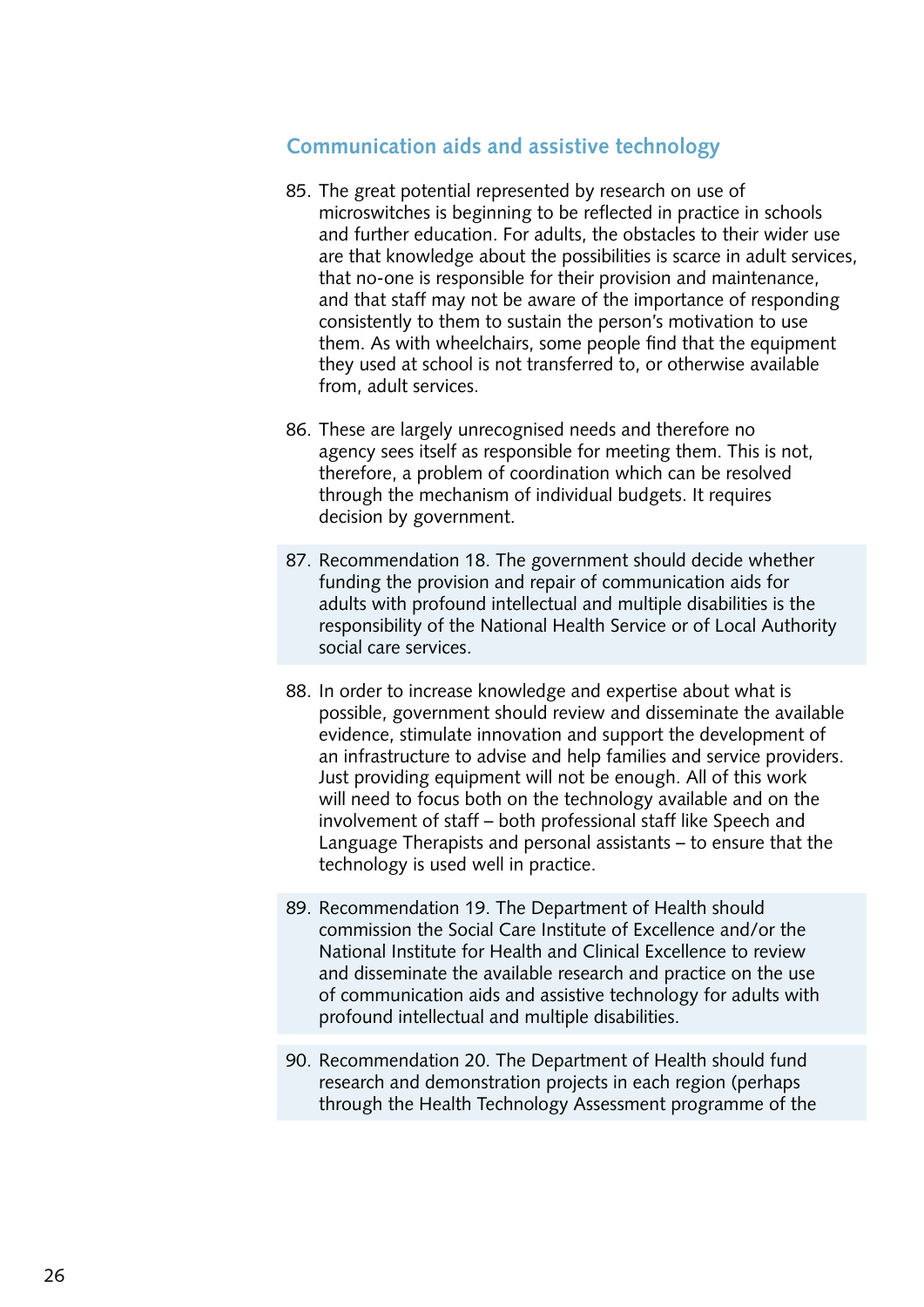<span id="page-27-0"></span>National Institute of Health Research ) to identify opportunities for increasing the quality of life of adults with profound intellectual and multiple disabilities though the use of communication aids and assistive technology.

91. Recommendation 21. The Department of Health should commission organisations, such as Communication Matters<sup>52</sup> and HFT<sup>53</sup>, which have expertise in this area, to advise families and agencies about new opportunities presented by these communication and control aids; to offer opportunities for people to try out different equipment; and to train staff.

#### **Further education**

- 92. Since people with learning disabilities have difficulty learning, further education is potentially a very important opportunity for people to continue to grow and develop. Only 14% of people with profound intellectual and multiple disabilities were in further education in 2003/454. Since then, there has been a marked reduction in further education provision for people with learning disabilities<sup>55/56</sup>. People with profound intellectual and multiple disabilities may have been particularly affected by a shift in priorities towards award-bearing courses and by a view that some provision is just day care rather than education.
- 93. The goal should be that everyone with profound intellectual and multiple disabilities has access to further education which helps them grow and develop in independence. New arrangements for funding further education are being implemented by the government. In order to ensure fair access to further education for people with profound intellectual and multiple disabilities, the government should restate its policy and ask the relevant bodies to monitor their progress.
- 94. Recommendation 22. The government should state as policy the goal that everyone with profound intellectual and multiple disabilities should have access to further education, in order to help funding bodies develop appropriate objectives and plans.
- 95. Recommendation 23. The government should ask the Young People's Learning Agency and the Skills Funding Agency to monitor the volume and quality of provision they fund for people with learning disabilities, distinguishing people with profound intellectual and multiple disabilities within that population.

<sup>52</sup> http://www.communicationmatters.org.uk

<sup>53</sup> http://www.hft.org.uk

<sup>54</sup> Emerson, E. and Hatton, C. (2008) *People with learning disabilities in England*. Lancaster: Centre for Disability Research.

<sup>55</sup> Learning and Skill Council (2007) *Impact on Adults with Learning Difficulties and/or Disabilities: Issues from the 2006/07 Planning Round*. London: Learning and Skill Council.

<sup>56</sup> Learning and Skill Council (2010) *Impact of Changes in Provision on People with Learning Difficulties and/or Disabilities Post-19: Final Report*. London: Learning and Skill Council.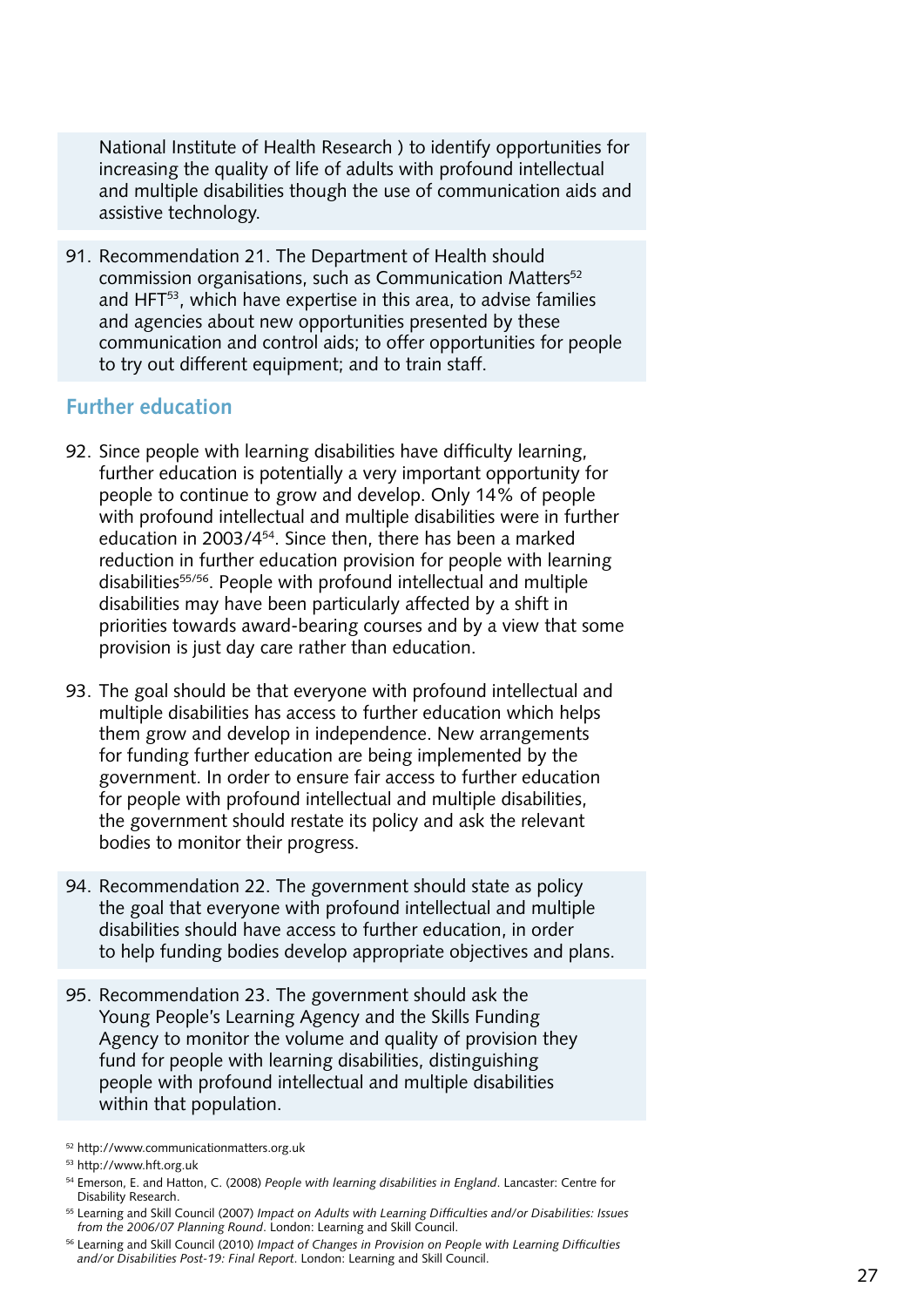- <span id="page-28-0"></span>96. Some of the best practice in further education provision for adults with profound intellectual and multiple disabilities exists in specialist colleges. These have the disadvantage that people living far away have to board and thereby risk weakening their family and community links. The example of Orchard Hill College in London, a non-residential specialist college with units spread through local communities, offers a better model for future development.
- 97. Recommendation 24. The Young People's Learning Agency and the Skills Funding Agency should create incentives for specialist colleges to partner with local non-specialist further education colleges to increase the quality and amount of local provision for adults with profound intellectual and multiple disabilities.

#### **Employment and day activity**

- 98. A major aim of current policy is to increase the number of people with learning disabilities, including people with complex needs, in employment<sup>57</sup>. Employment is seen as critical because it addresses so many issues relevant to personal development – money versus poverty, social contact instead of isolation, goals instead of purposelessness. Examples of adults with profound intellectual and multiple disabilities in any kind of employment are rare<sup>58</sup>. Many families and professionals are sceptical of the possibilities of employment for adults with profound intellectual and multiple disabilities. *Valuing People Now* recognises this
	- **"it has to be recognised that for some people with highly complex needs, such as those with profound and multiple learning disabilities or who are medically dependent, paid employment poses particular challenges, although it remains an aspiration."**<sup>59</sup>
- 99. Employment is therefore likely to be only one of a range of activities and opportunities that adults with profound intellectual and multiple disabilities experience. Its value to them will be the benefits they experience from the activity and the attitudes of and interactions with those around them. The goal is that people should have the opportunity to take part in meaningful activities outside the home, including work, education and leisure.
- 100. Many adults with profound intellectual and multiple disabilities like to take part in everyday activities in the community and there is evidence of the imaginative use of personal assistants and

<sup>57</sup> Department of Health. (2009) *Valuing Employment Now: real jobs for people with learning disabilities*. London: Department of Health.

<sup>58</sup> Commission for Social Care Inspection, Mental Health Act Commission and Healthcare Commission. (2009) *Commissioning services and support for people with learning disabilities and complex needs: National report of joint review*. London: Commission for Social Care Inspection, Mental Health Act Commission, Healthcare Commission.

<sup>59</sup> Department of Health. (2009) *Valuing People Now: a new three-year strategy for people with learning disabilities. 'Making it happen for everyone'*. London: Department of Health, paragraph 1.5.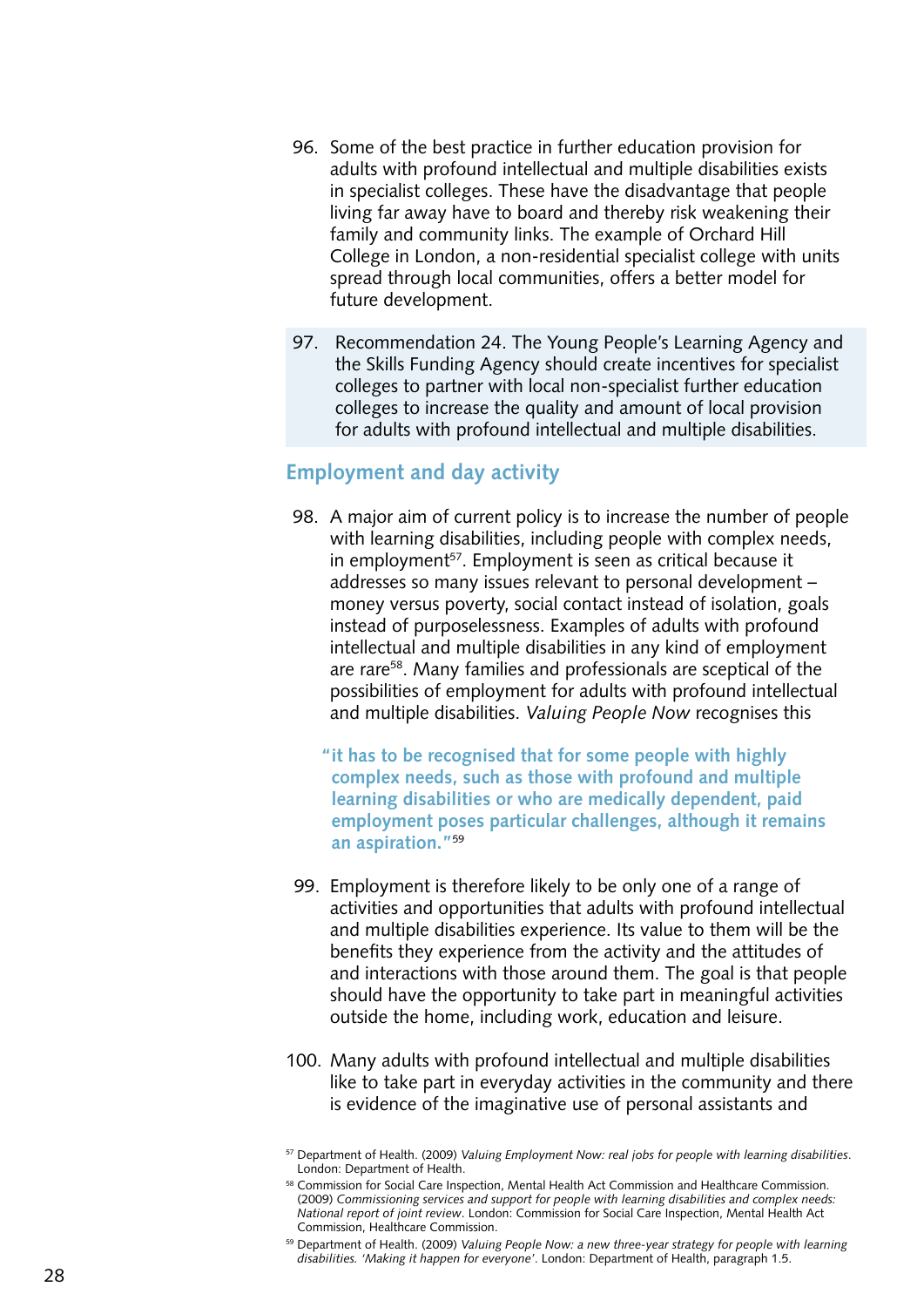<span id="page-29-0"></span>individual budgets to enable this<sup>60/61</sup>. The implementation of the 'personalisation agenda' and initiatives like *Sport for All* and *Valuing Employment Now* will increase the range of these opportunities. It is important that in developing opportunities as part of their 'place-shaping' role<sup>62</sup>, local authorities ensure that people with profound intellectual and multiple disabilities are included.

- 101. Recommendation 25. Local authorities should ensure that adults with profound intellectual and multiple disabilities are able to take part in a wide range of meaningful activities – including employment, education and leisure activities.
- 102. However these opportunities are likely to be sessional, and the nature of profound intellectual and multiple disabilities are such that often people will need to rest between them, or will not be well enough to participate. For people living in supported accommodation it may be appropriate to use their home as the base from which to operate but for people living with their families this may not be appropriate or possible. As day centres are replaced with community-based activities, families supporting adults with profound intellectual and multiple disabilities are often extremely anxious about the adequacy of alternatives.
- 103. It is therefore important that, as traditional day centres are replaced with a wider variety of alternatives, provision is made for a local base from which people can access different activities. Models of such centres are already available (eg in South Lanarkshire $63$ ).
- 104. Recommendation 26. Local authorities should ensure that they continue to provide somewhere which can be used as a base from which adults with profound intellectual and multiple disabilities can go to different activities during the day. This does not have to be restricted to people with profound intellectual and multiple disabilities – a place used by a wider range of people might be more interesting and provide more opportunities for social interaction.

#### **Short breaks**

105. The provision of short breaks for families supporting adults with profound intellectual and multiple disabilities at home is an essential service. A wide range of different approaches to short breaks is needed, not all of which need involve accommodation.

<sup>60</sup> Swift, P. and Mattingly, M. (2009) *A life in the community: an action research project promoting citizenship for people with high support needs*. London: Foundation for People with Learning Disabilities.

<sup>61</sup> Wightman, C. (2009) *Connecting People: the steps to making it happen*. London: Foundation for People with Learning Disabilities.

<sup>62</sup> Lyons, M. (2007) op cit.

<sup>63</sup> www.southlanarkshire.gov.uk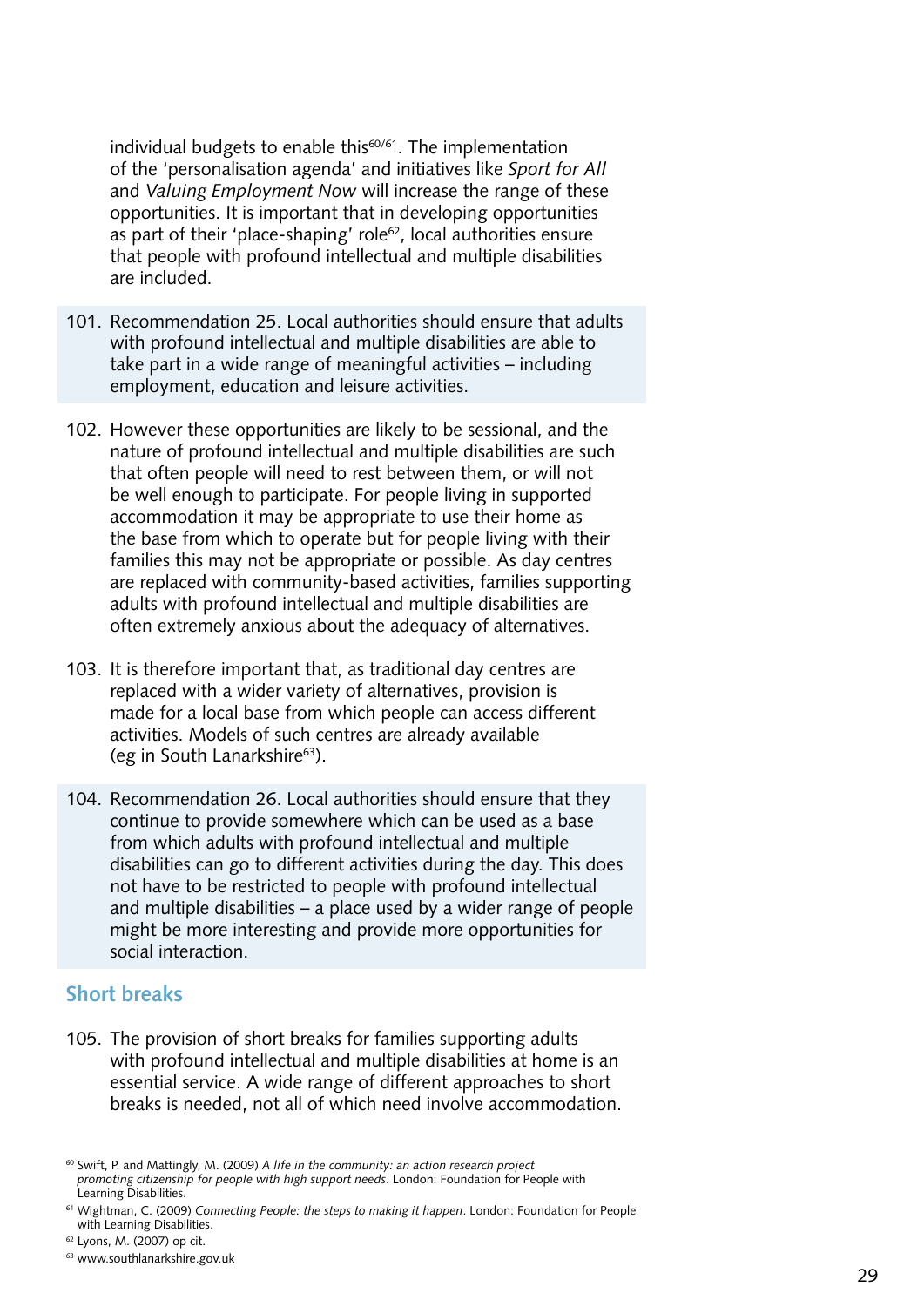<span id="page-30-0"></span> The local authority and NHS in each area should ensure that they have the staff with sufficient skills, expertise, equipment and facilities to meet the needs of adults with profound intellectual and multiple disabilities. Given evidence that short breaks are still not being given sufficient priority, despite extra funding<sup>64</sup>, Learning Disability Partnership Boards should specifically assess and report on the adequacy of short break provision for adults with profound intellectual and multiple disabilities in their annual reports. The Care Quality Commission should address the adequacy of short break provision in its annual review of commissioning of local health and social care services.

106. Recommendation 27. Commissioners of health and social care services in every area should commission a range of short break services that provide staff with sufficient skills, expertise, equipment and facilities to meet the needs of families supporting adults with profound intellectual and multiple disabilities. No family supporting an adult with profound intellectual and multiple disabilities at home should be denied regular short breaks.

#### **Training**

- 107. The importance of training was identified in the previous chapter. A specific problem now is that families are sometimes excluded from the training opportunities provided by statutory or nonstatutory agencies for their own staff, being required to pay for their own training. Individual budgets may not include sufficient provision for training. This is likely to be a short-sighted approach on the part of public authorities, since supporting families to care for their disabled relative at home is much less costly to health and social care budgets than providing such care directly.
- 108. Recommendation 28. Agencies should offer subsidised or free places to families and personal assistants on any training courses they run which are relevant to adults with profound intellectual and multiple disabilities. Individual budgets should include provision for training of personal assistants.

#### **Clinical procedures**

109. Some agencies unilaterally determine policies which prevent their own staff undertaking clinical procedures (for example, learning to administer rectal diazepam in the treatment of epilepsy), or prevent others from being trained to undertake them. By failing to coordinate with other agencies to ensure a consistent approach, and by failing to attend to the needs of the people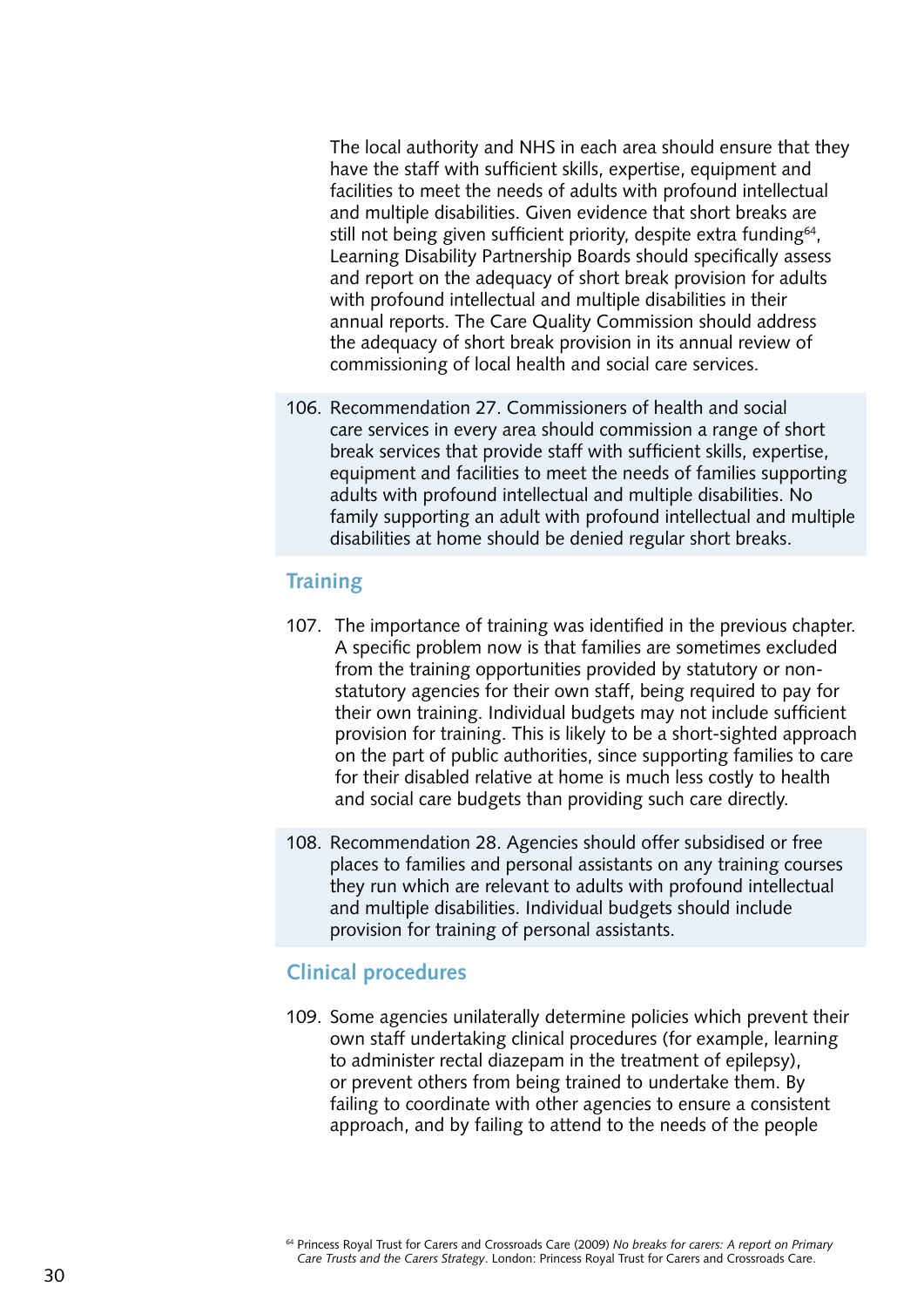they serve, these agencies effectively deny services to people who need and want to use them. In some cases, family members are obliged to visit services to carry out these procedures.

**"The team was part of social services, they could only do things that were social. They couldn't give any medication, they couldn't give a tube feed or suction or oxygen and all along I was saying could we not have someone from health [as well]… it was just like I was banging my head against a brick wall"**<sup>65</sup>

- 110. The problems include a lack of agreed guidelines, policies and procedures, the fear of litigation, the extent of insurance cover for clinical tasks and a lack of clarity about training and support for short break carers and staff. The solution to these problems is that within each area, health and social care commissioners and service providers, working with families supporting adults with profound intellectual and multiple disabilities under the auspices of the Learning Disability Partnership Board, should define comprehensive guidance to ensure that people receive the support they need, when and where they need it, in order to maintain their health and quality of life.
- 111. Substantial progress has already been made to deal with this issue in children's services. The House of Commons Select Committee on Health Services for Children in the Community concluded in 1997 that it was unacceptable for health professionals to refuse to train non-parent carers for fear of litigation and that it should be made clear that the training of parents and non-parent carers by health care professionals is an important part of the work of the NHS<sup>66</sup>. Policy Guidelines were subsequently developed for joint work between agencies and professions<sup>67/68/69</sup>, and endorsed by the government<sup>70</sup>. A national training programme under the auspices of the National Children's Bureau followed.
- 112. What is required in adult services is a similar initiative, led by the Department of Health and involving all the relevant parties, and implemented within each area by health and social care commissioners and service providers, working with families supporting adults with profound intellectual and multiple disabilities under the auspices of the Learning Disability Partnership Board.

<sup>65</sup> Mother interviewed during fieldwork for this report.

<sup>66</sup> House of Commons Select Committee on Health (1997) Health Services for Children and Young People in the Community. Third Report, 1996-97. London: Her Majesty's Stationery Office.

<sup>67</sup> Shared Care Network. November (1998) T*owards a healthy future: multi-agency working in the management of invasive and lifesaving procedures for children in family-based services*. Abingdon: Marston Book Services.

<sup>68</sup> Rhodes A (1999) *Promoting partnerships: supporting disabled children who need invasive clinical procedures*. Ilford. Barnardo's.

<sup>69</sup> Council for Disabled Children, Shared Care Network and National Children's Bureau (2004) *The Dignity of Risk*. London: National Children's Bureau, Council for Disabled Children and Shared Care Network.

<sup>70</sup> Department of Health, Department for Education and Skills (2004) *National Service Framework for Children, Young People and Maternity Services*. London: Department of Health.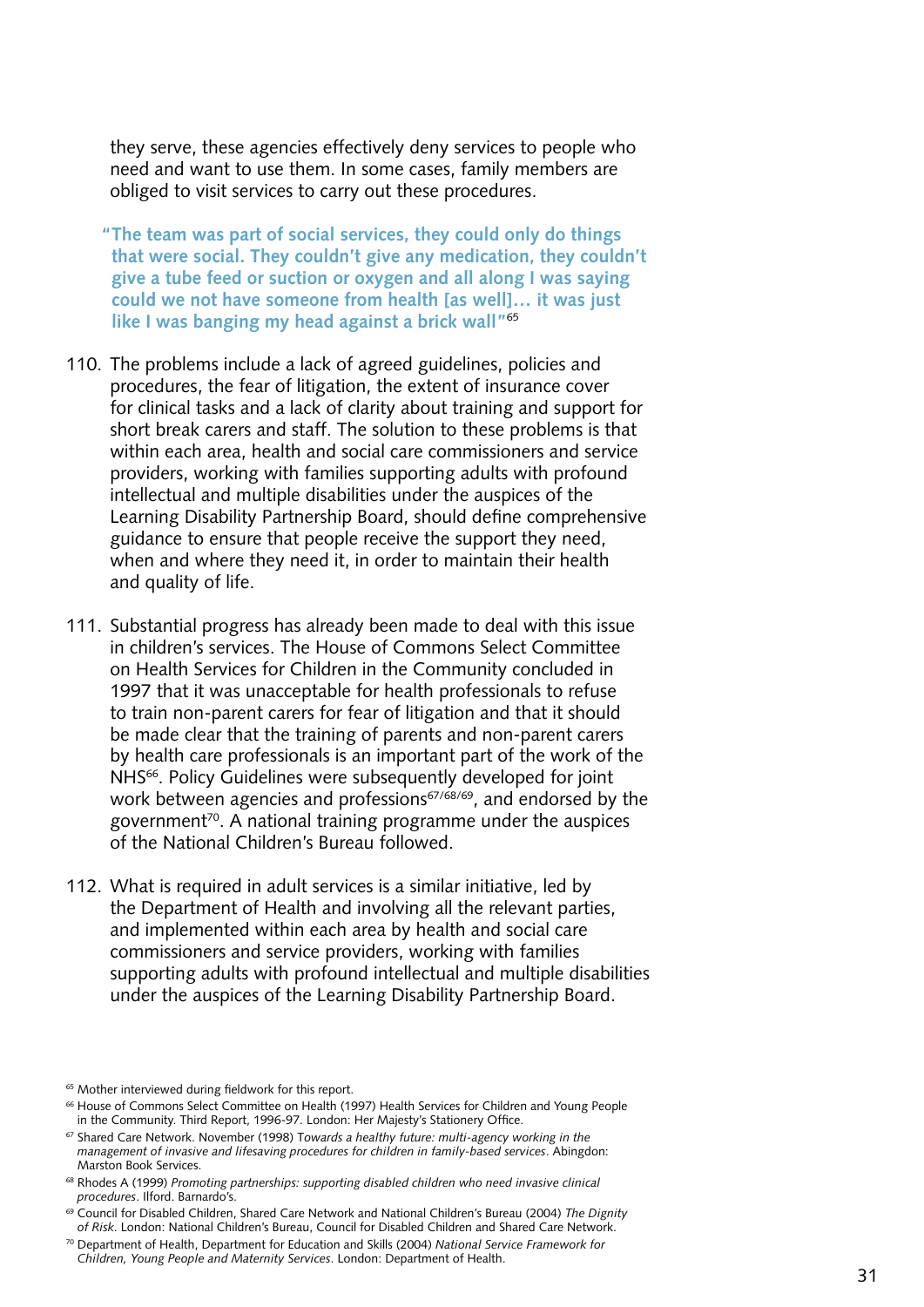- <span id="page-32-0"></span>113. Recommendation 29. The Department of Health should lead an initiative to adapt policies and procedures used in children's services for use in services for adults, involving representative bodies of the relevant professions and agencies.
- 114. Recommendation 30. Local policies should be based on the principles that (i) arrangements will be designed so that they sustain and enhance the quality of life of the disabled person by enabling clinical procedures to be carried out when and where needed, and (ii) arrangements will be coordinated and consistent between agencies, avoiding unilateral exclusions and consequent service gaps.
- 115. Recommendation 31. Local policies should focus on procedures identified by families as currently problematic, including all relevant care settings, such as hospitals, community services and people's own homes. These policies should specify who is responsible for carrying out clinical procedures in different situations and should deal with issues of clinical governance, legal liability and insurance.

#### **Funding**

- 116. There is sufficient anecdotal evidence to suggest that the option of classifying all the support needed by a person as 'NHS continuing health care', and therefore to be funded by the National Health Service, is creating three obstacles to providing acceptable services in some areas:
	- Where all the funding comes from the National Health Service, the local authority may fail to provide comprehensive, local authority-led assessments under section 47(1) of the NHS and Community Care Act (1990), as they have a duty to  $d\sigma^{71}$ .
	- Primary Care Trusts, with less experience of personalisation, may attempt to contract for nursing home places for adults with profound intellectual and multiple disabilities, instead of developing personalised services.
	- Where all funding is defined as continuing health care there is a loss to the individual – and the local health and social care system – of Disabled Living Allowance and Independent Living Fund resources.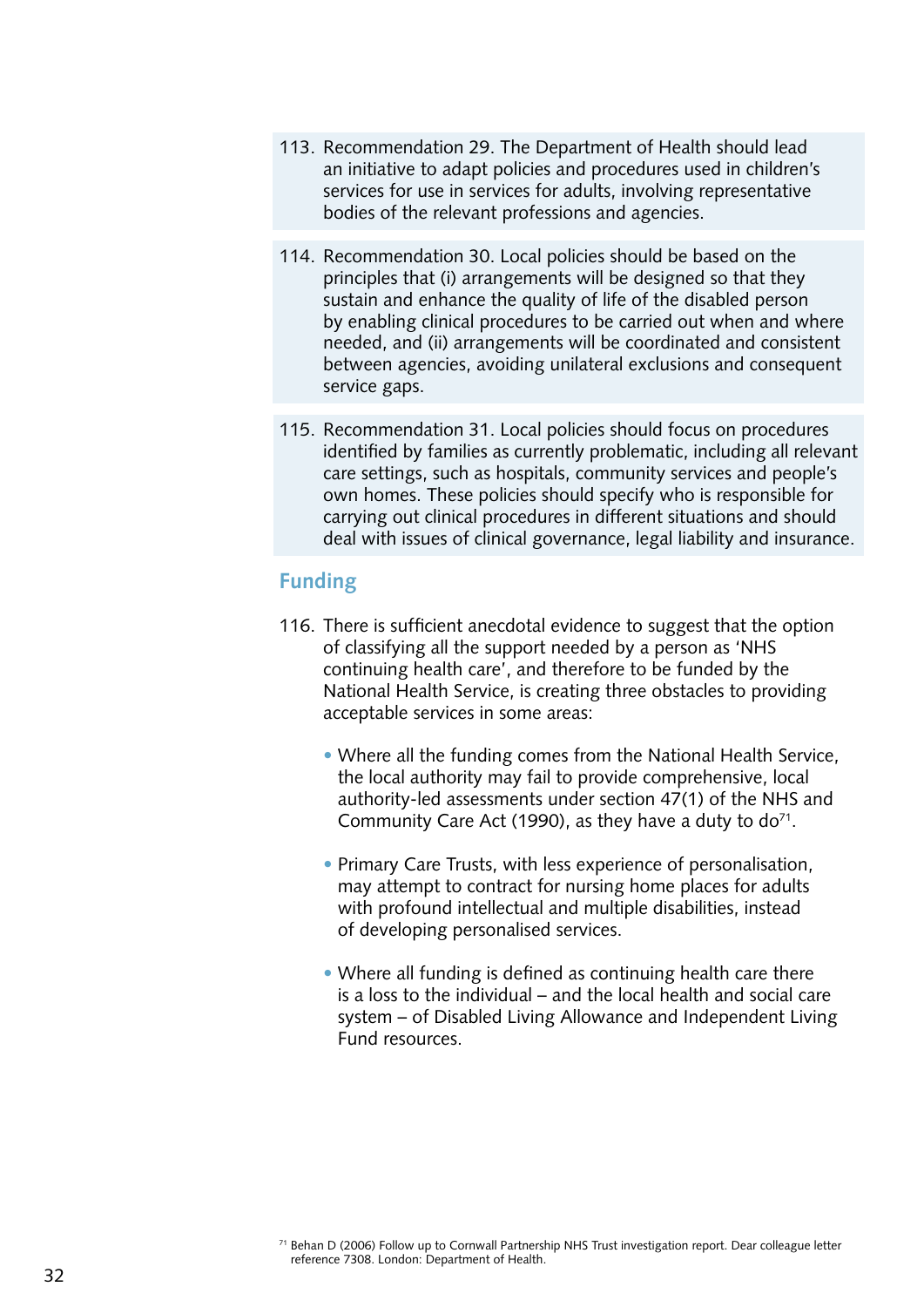- 117. These problems reflect the difficulty that when resources are separated in different agencies, perverse incentives are created to seek savings by transferring costs elsewhere, and significant resources are spent in assessing and reassessing eligibility. They would be somewhat mitigated if the proposed *Right to control* was implemented and included continuing health care funding (which is not currently proposed) $72$ .
- 118. Proposing a resolution to this fundamental problem is beyond the remit of this report. However, in the meantime, it is essential that local authorities and health bodies should work closely together.
- 119. Recommendation 32. For adults with profound intellectual and multiple disabilities, both health and social care services should always work in close partnership both in planning and commissioning services and in providing them. Local authorities should continue to play an active part as the lead agency for learning disability services in all service development and should continue to lead individual assessment and planning, even where continuing health care funding is provided.
- 120. Recommendation 33. However funded, services for adults with profound intellectual and multiple disabilities should be developed in line with the government's personalisation agenda. They should be designed around the individual and person-centred, they should treat the family as expert, they should focus on the quality of staff relationships with the disabled person as the key to service quality and they should sustain the package of care.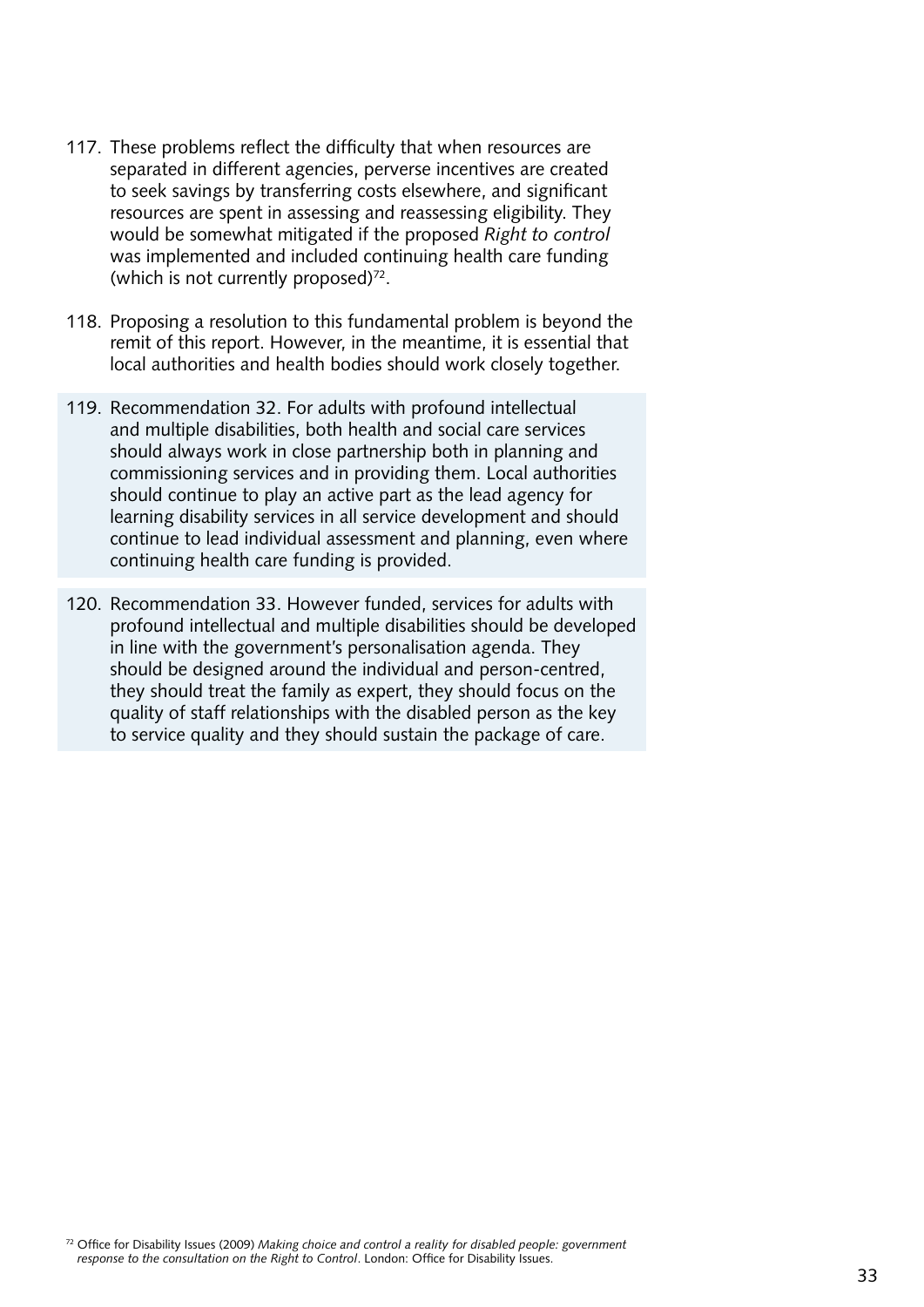## <span id="page-34-0"></span>4. Resources, timetable and monitoring

- 121. In a population of 52 million people in England<sup>73</sup>, there are approximately 16,000 adults with profound intellectual and multiple disabilities, needing very high levels of support throughout their lives. It is a commonplace observation that the mark of a civilised society is how it treats its least fortunate members. The quality of life of people with profound intellectual and multiple disabilities is part of that measure.
- 122. No amount of investment is going to radically change the need for support for this group of people. Greater efficiency elsewhere in health and social care may free up resources which can be spent on them but they are not going to be the source of savings. Their services are relatively expensive because their needs are high. Greater cost-effectiveness will come from getting the most out of those resources in terms of the quality of life experienced by them and their families, and through the reduction of harm and ill-health to them and their carers.
- 123. Most of the work required to tackle the obstacles identified in the previous chapter does not require large amounts of extra resources. It requires reasonable adjustment to policies, procedures, rules and priorities to ensure that adults with profound intellectual and multiple disabilities get the support they need. In general, adults with profound intellectual and multiple disabilities require such substantial amounts of support from staff that person-centred services are not likely to be significantly more expensive than the old congregate models of care.
- 124. Where extra resources are required (as for example in the application of technology to empower and enable people) these will be difficult to find during the current world economic crisis. Hard times should, however, dictate the pace at which we can achieve our objectives, not the nature of the objectives themselves. In the words of the United Nations Convention<sup>74</sup> our obligation is to work towards "achieving progressively the full realization" of the rights of this group of disabled people.
- 125. Government has taken steps in recent years to move away from a centrally-directed performance management framework for the National Health Service and local authorities, in favour of more local priority-setting and decision-making<sup>75/76</sup>. In this context the role of Learning Disability Partnership Boards and of voluntary organisations like the PMLD Network will be very important in continuing to scrutinise services and give a voice to people with profound intellectual and multiple disabilities and their families.

<sup>73</sup> Office of National Statistics (2009) *Mid-2008 Population Estimates: England; estimated resident population* .

<sup>74</sup> United Nations. (2006) *Convention on the rights of persons with disabilities*. New York: United Nations, Article 4 paragraph 2.

<sup>75</sup> Department of Health (2008) *High Quality Care For All: NHS Next Stage Review Final Report*. Cm 7432. London: Her Majesty's Stationery Office.

<sup>76</sup> Department for Communities and Local Government (2006) *Strong and prosperous communities*. Cm 6939. London: Her Majesty's Stationery Office.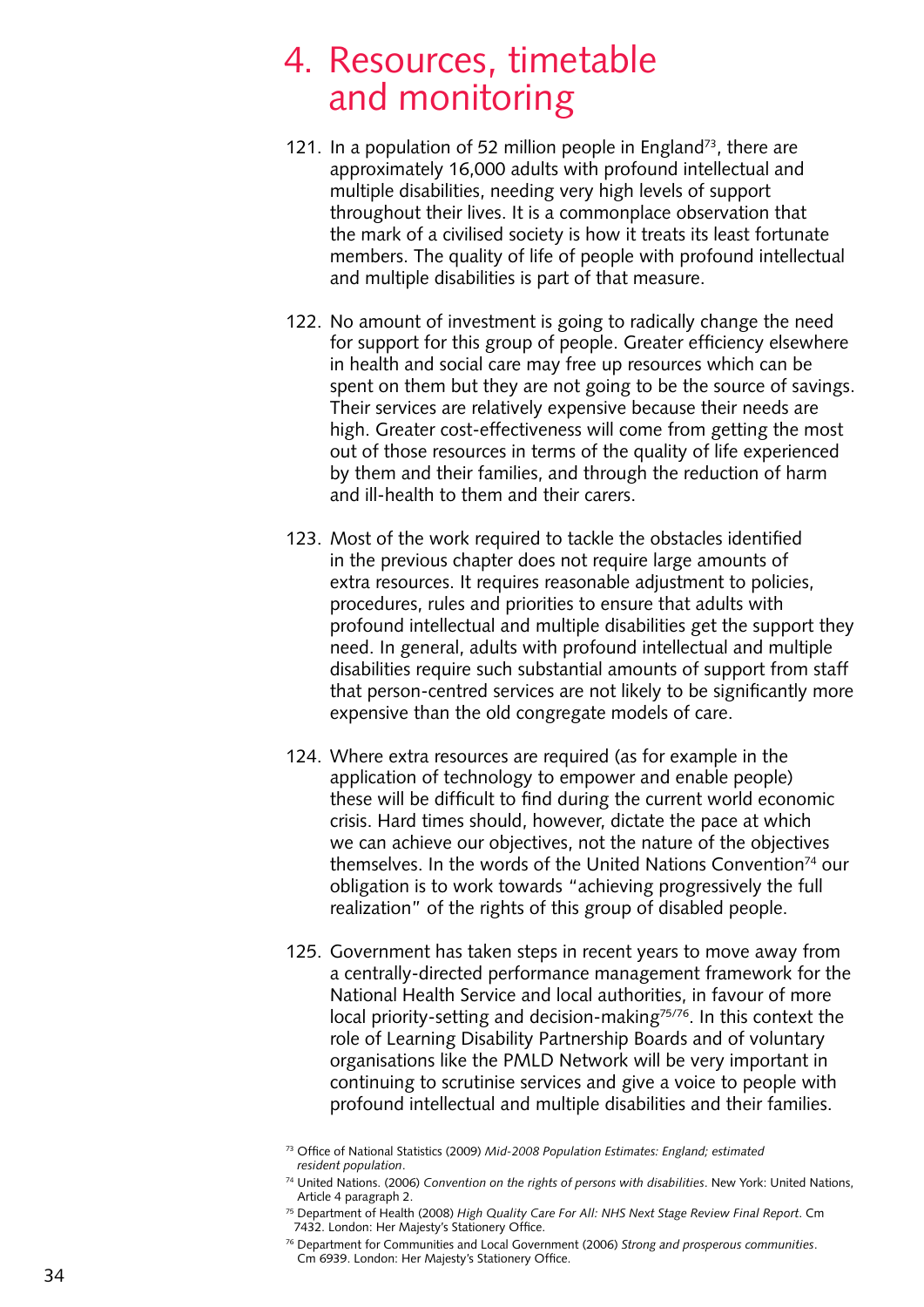126. Organisations and services are, however, likely to continue to be sensitive to the views of government and of regulatory bodies such as the Audit Commission, the Care Quality Commission and the Health and Safety Executive. It is important that these bodies take account of the likely effect of demands they make on statutory and non-statutory agencies on the quality of life of adults with profound intellectual and multiple disabilities.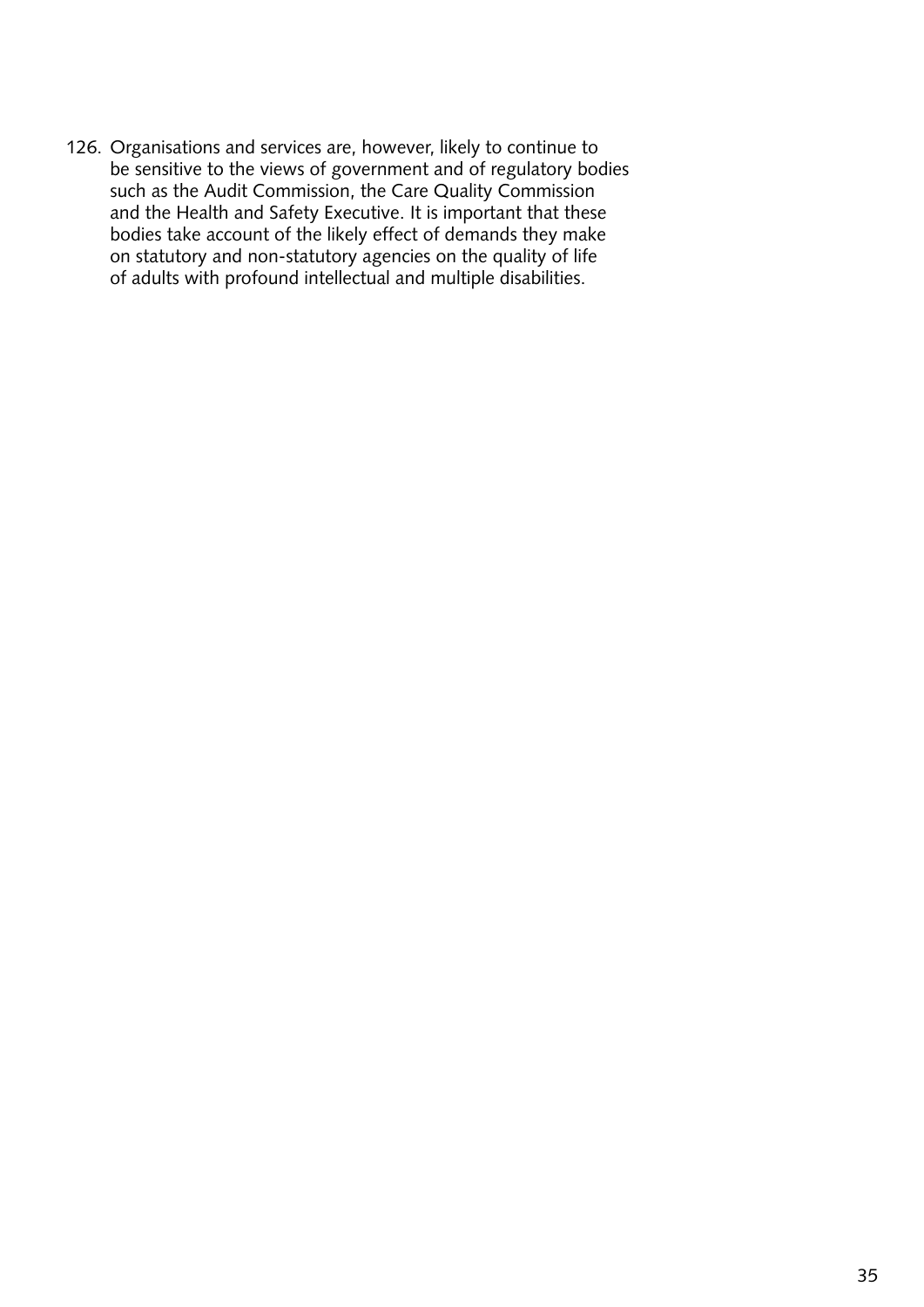## <span id="page-36-0"></span>**Conclusion**

- 127. Adults with profound intellectual and multiple disabilities are a relatively small, easily identified group of people with undeniable needs for care and support. Despite these needs, they and their families have often not been provided with services to adequately meet them.
- 128. The 'personalisation agenda' expressed in government policy does appear to provide a better quality of life for adults with profound intellectual and multiple disabilities and their families. Continued progress in widening access to these kinds of services will enable more people to benefit.
- 129. There are a number of obstacles to wider implementation to which government and other agencies should attend.
- 130. Shortage of resources may influence the speed with which the recommendations of this report can be implemented but should not change the direction of policy and practice.
- 131. Learning Disability Partnership Boards and voluntary bodies will have an even more important role in future in scrutinising services and giving voice to people with profound intellectual and multiple disabilities and their families. Government and regulatory bodies should take account of the likely effect of their work on the quality of life of adults with profound intellectual and multiple disabilities.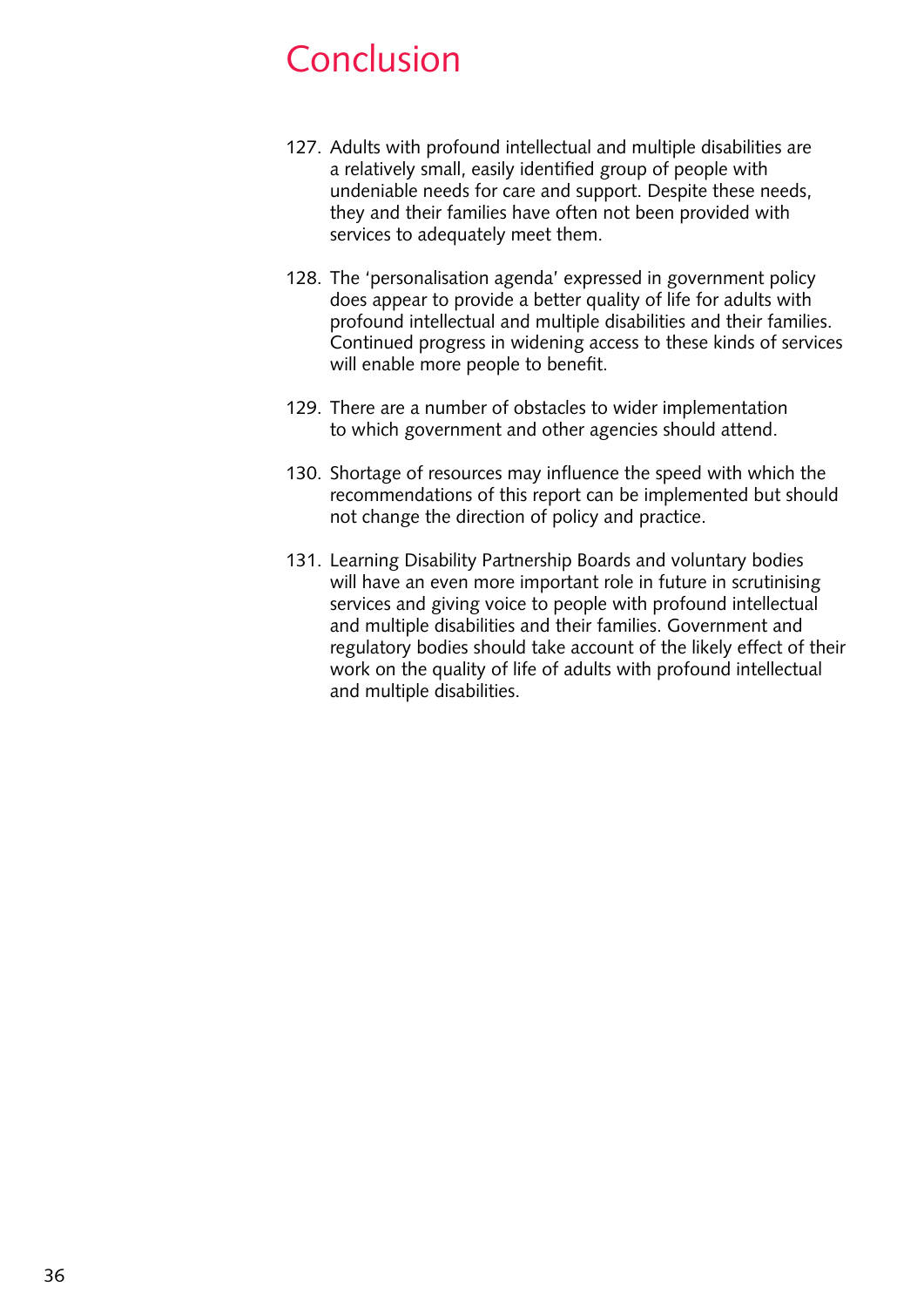# <span id="page-37-0"></span>Appendices

## **Acknowledgements**

The following individuals and organisations contributed to the review.

- James, Mitchell, Alex, Simon, Victoria and Lisa and their families and personal assistants who appear in the accompanying DVD, and staff of the other agencies involved in their care.
- $\blacksquare$  Other families, their staff and agencies visited in the preparation of the report, together with families and professionals responding to the review by correspondence and email.
- Dr Alison Alborz, University of Manchester
- **n** Dr Caroline Allen and staff and students of Orchard Hill College, London
- **n** Prof Jennifer Beecham, University of Kent
- Chris Browne, United Response
- Sue Carmichael, Department of Health
- Dr Steve Carnaby, Westminster Learning Disability Partnership
- Janet Cobb, Consultant
- Viv Cooper, Challenging Behaviour Foundation
- Bev Dawkins and colleagues in Mencap and the PMLD Network
- Alison Giraud-Saunders, Barbara McIntosh and colleagues, Foundation for People with Learning Disabilities
- Prof Juliet Goldbart, Manchester Metropolitan University
- **n** Prof James Hogg, Loretto Lambe and staff of PAMIS, University of Dundee
- Prof Bea Maes, Katholieke Universiteit Leuven, Belgium
- Mitch Mitchell, staff and students of the Yew Tree Centre, Dartford
- Dr Lisbeth Nilsson, Habilitation Team, Gällivare Hospital, Sweden
- Paul Nisbet, University of Edinburgh
- Ruth Owen and Ian LeGrand. Whizz-Kidz
- **n** Graham Simmons and staff and residents of the Martha Trust, Deal
- $\blacksquare$  Keith Smith, British Institute of Learning Disabilities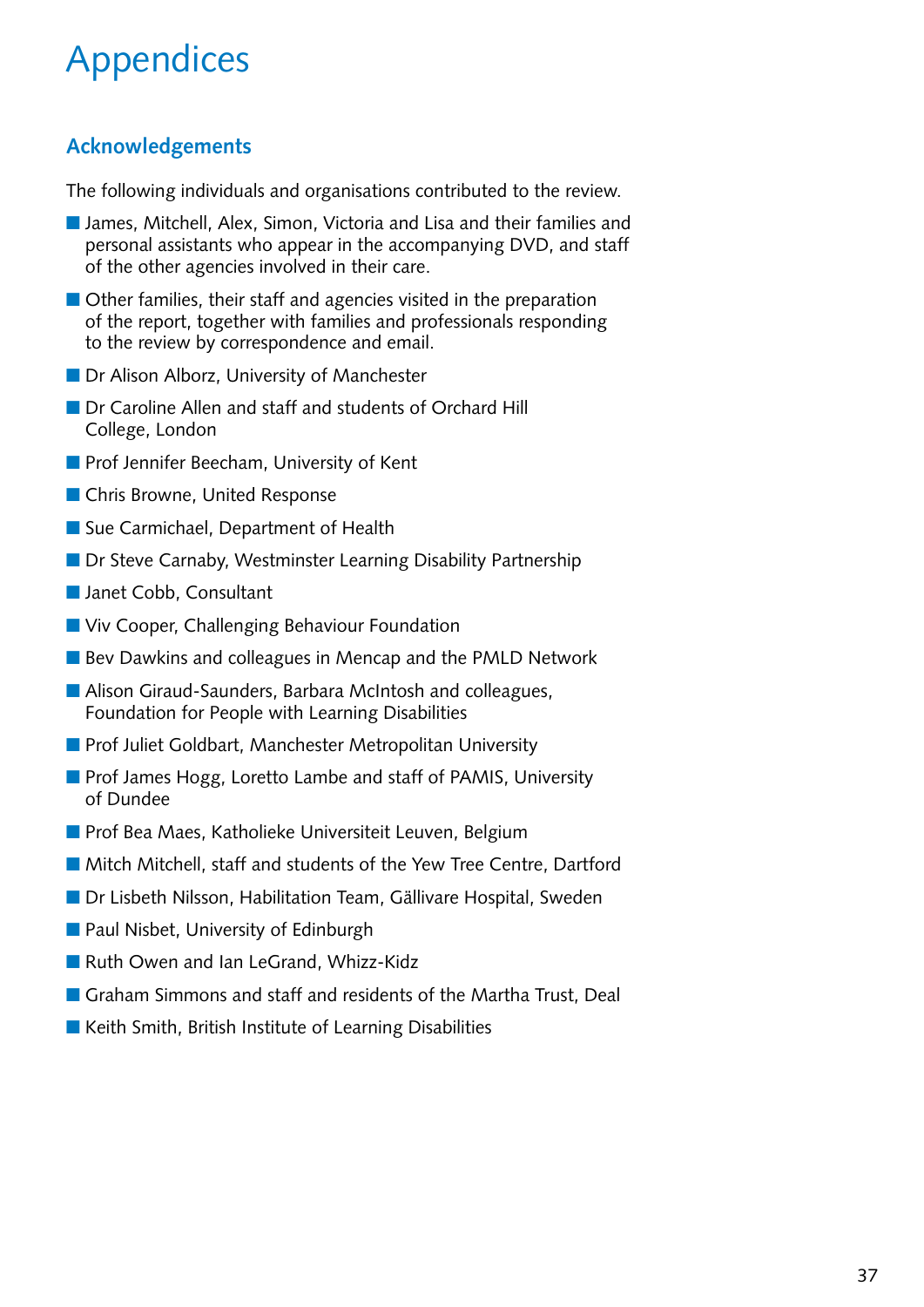## <span id="page-38-0"></span>**Bibliography**

■ American Psychiatric Association. (2000) *Diagnostic and statistical manual of mental disorders: Fourth Edition Text Revision (DSM-IV-TR)*. Washington, DC: American Psychiatric Association.

■ Behan D (2006) *Follow up to Cornwall Partnership NHS Trust investigation report*. Dear colleague letter reference 7308. London: Department of Health.

■ Care Services Improvement Partnership (2006) *Out and about: Wheelchairs as part of a whole-systems approach to independence*. London: Department of Health.

■ Commission for Social Care Inspection, Mental Health Act Commission and Healthcare Commission. (2009) *Commissioning services and support for people with learning disabilities and complex needs: National report of joint review*. London: Commission for Social Care Inspection, Mental Health Act Commission, Healthcare Commission.

■ Council for Disabled Children, Shared Care Network and National Children's Bureau (2004) *The Dignity of Risk*. London: National Children's Bureau, Council for Disabled Children and Shared Care Network.

■ Department for Communities and Local Government (2006) *Strong and prosperous communities*. Cm 6939. London: Her Majesty's Stationery Office.

■ Department of Health (2007) *Joint Strategic Needs Assessment*. London: Department of Health.

■ Department of Health (2007) *Putting people first: a shared vision and commitment to the transformation of adult social care*. London: Department of Health.

■ Department of Health (2008) High Quality Care For All: *NHS Next Stage Review Final Report*. Cm 7432. London: Her Majesty's Stationery Office.

■ Department of Health, Department for Education and Skills (2004) *National Service Framework for Children, Young People and Maternity Services*. London: Department of Health.

■ Department of Health. (2009) *Valuing Employment Now: real jobs for people with learning disabilities*. London: Department of Health. ■ Department of Health. (2009) *Valuing People Now: The Delivery Plan. 'Making it happen for everyone'*. London: Department of Health. ■ Department of Health. (2009) *Valuing People Now: a new three-*

*year strategy for people with learning disabilities. 'Making it happen for everyone'*. London: Department of Health, paragraph 1.5.

■ Emerson, E. (2009) *Estimating future numbers of adults with profound multiple learning disabilities in England*. Lancaster: Centre for Disability Research.

■ Emerson, E. and Hatton, C. (2008) People with learning disabilities *in England*. Lancaster: Centre for Disability Research.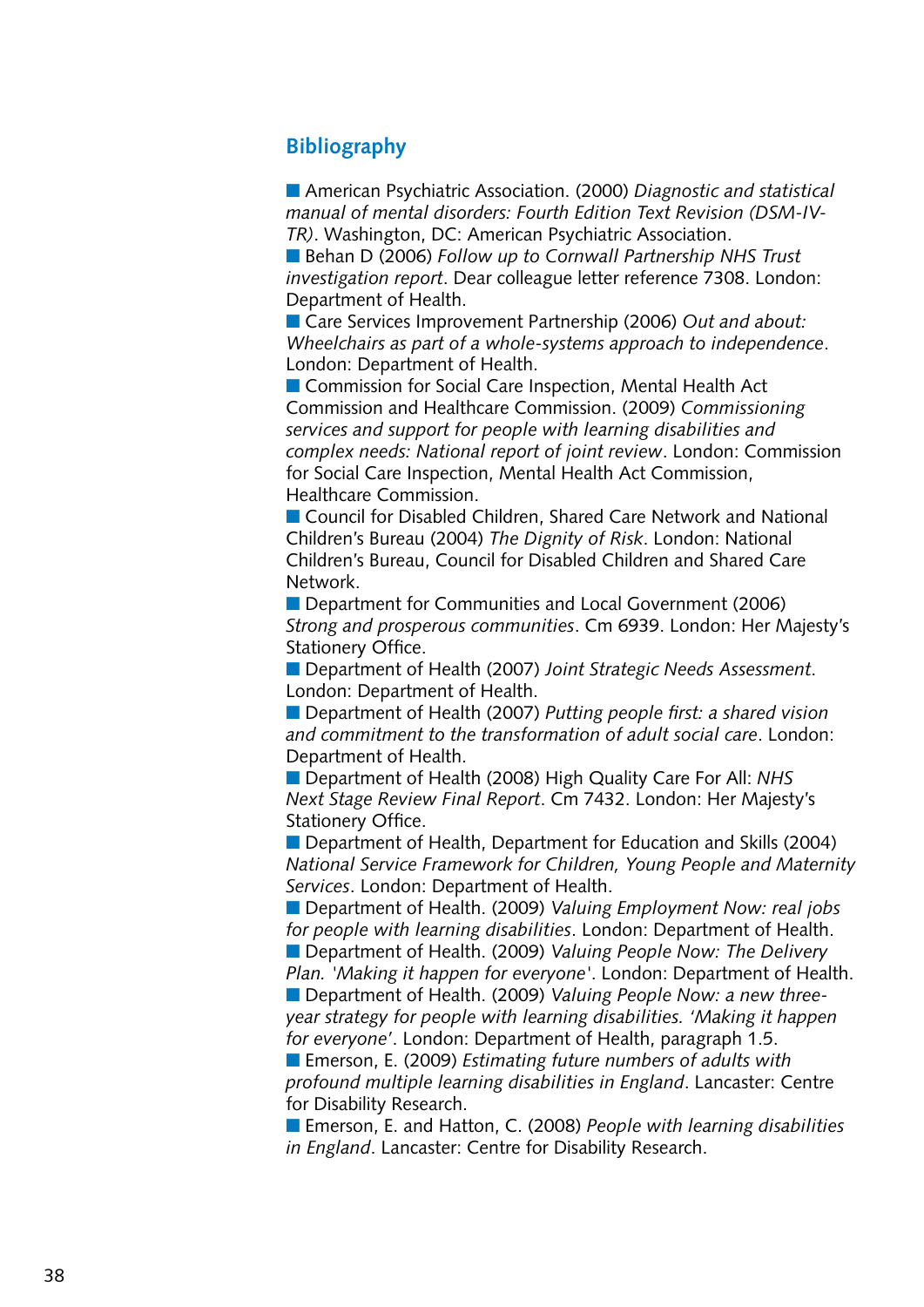■ Hogg, J. and Sebba, J. (1986) *Profound Retardation and Multiple Impairment: Volume 1 Development and Learning: Volume 2 Education and Therapy*. London: Croom Helm.

■ House of Commons Select Committee on Health (1997) *Health Services for Children and Young People in the Community.* Third Report, 1996-97. London: Her Majesty's Stationery Office.

■ Ivan Lewis MP, HC Deb, 22 October 2009, c1659W.

■ Lancioni, G.E., O'Reilly, M.F. and Basili, G. 2001 An overview of technological resources used in rehabilitation research with people with severe/profound and multiple disabilities. *Disability and Rehabilitation*, 23(12): 501-508.

■ Lancioni, GE, O'Reilly, MF, Singh, NN, Sigafoos, J., Oliva, D., Antonucci, M., Tota, A, Basili, G. (2008) Microswitch-based programs for persons with multiple disabilities: An overview of some recent developments *Perceptual and Motor Skills*, 106 (2): 355-370.

■ Learning and Skill Council (2007) *Impact on Adults with Learning Difficulties and/or Disabilities: Issues from the 2006/07 Planning Round*. London: Learning and Skill Council.

■ Learning and Skill Council (2010) *Impact of Changes in Provision on People with Learning Difficulties and/or Disabilities Post-19: Final Report*. London: Learning and Skill Council.

**n** Local Government Ombudsman and Parliamentary and Health Service Ombudsman. (2009) *Six lives: the provision of public services to people with learning disabilities. Part one: overview and summary investigation reports. Parts two to seven: individual cases*. London: The Stationery Office.

n Lyons, M. (2007) *Place-shaping: a shared ambition for the future of local government*. London: The Stationery Office.

■ Mansell, J. and Beadle-Brown, J. (2004) *Person-centred planning or person-centred action? Policy and practice in intellectual disability services*. Journal of Applied Research in Intellectual Disabilities, 17, 1-9.

■ Mansell, J., Beadle-Brown, J., Ashman, B. and Ockendon, J. (2005) *Person-centred active support: a multi-media training resource for staff to enable participation, inclusion and choice for people with learning disabilities*. Brighton: Pavilion.

■ Mencap (2007) *Death by indifference: following up the Treat me right! report*. London: Royal Society for Mentally Handicapped Children and Adults.

■ Mencap. (2001) *No ordinary life: the support needs of families caring for children and adults with profound and multiple learning disabilities*. London: Royal Society for Mentally Handicapped Children and Adults.

■ Mencap. (2006) *Breaking point – families still need a break: a report on the continuing problem of caring without a break for children and adults with severe and profound learning disabilities*. London: Royal Society for Mentally Handicapped Children and Adults.

■ Michael, J. (2008) *Report of the Independent Inquiry into Access to Healthcare for People with Learning Disabilities*. London: Independent Inquiry into Access to Healthcare for People with Learning Disabilities.